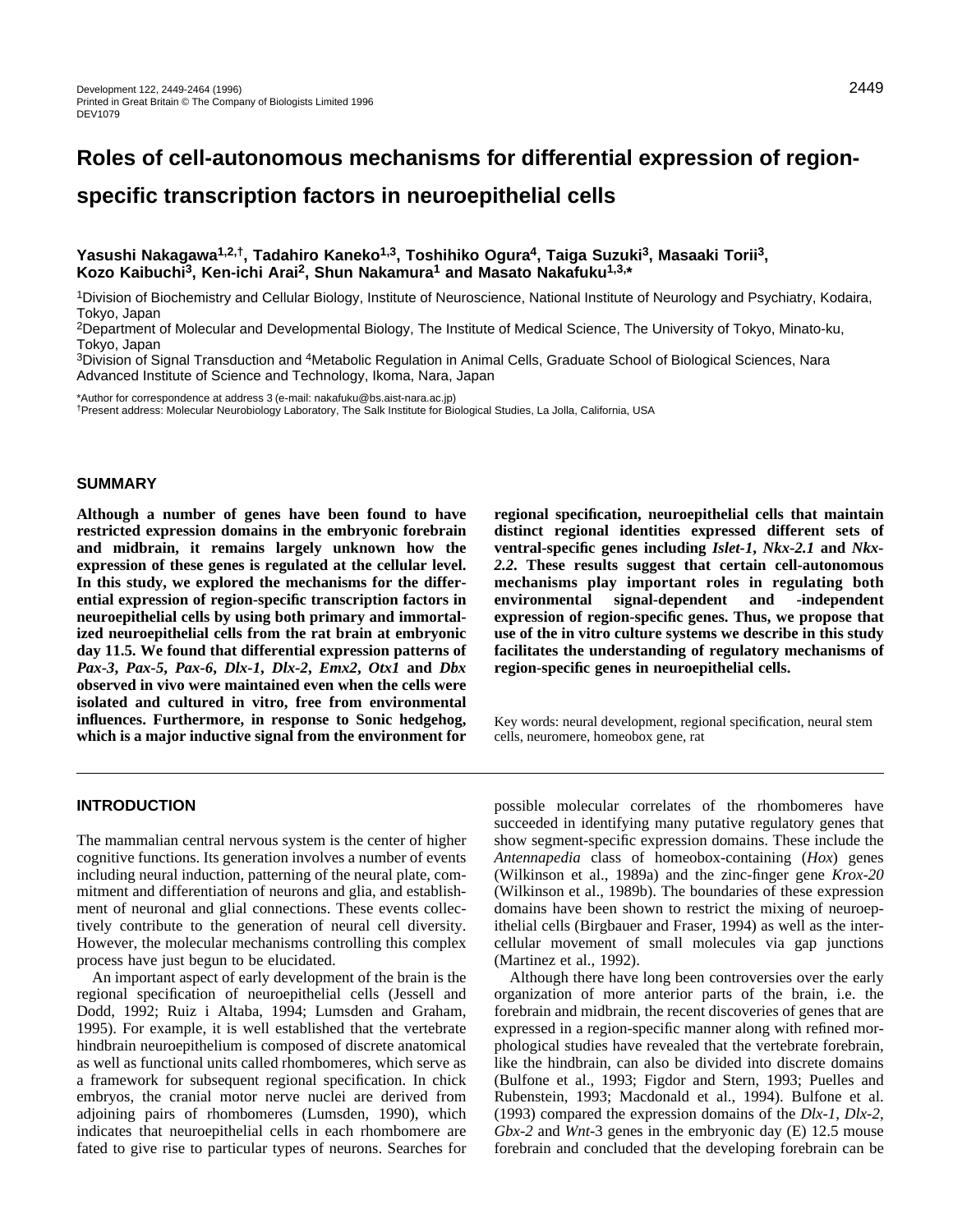divided into six transverse domains called prosomeres, and that each prosomere can be subdivided further into longitudinal domains. These proposed domain structures matched the neuromeric model of the forebrain organization based on morphological studies (Puelles et al., 1987). Analyses of expression domains of other genes from different families including the paired-domain-containing *Pax* family (Stoykova and Gruss, 1994) and the homeobox-containing *Otx*, *Emx* and *Nkx* families (Simeone et al., 1992a,b; Guazzi et al., 1990; Price et al., 1992; Shimamura et al., 1995) have provided further evidence for their hypothesis (see Boncinelli et al., 1993 and Rubenstein et al., 1994 for reviews). Studies of chick and zebrafish embryos revealed that such gene expression boundaries partially restrict cell mixing and are correlated with the positions of early generated neurons and their axonal tracts (Figdor and Stern, 1993; Wilson et al., 1993; Macdonald et al., 1994; Guthrie, 1995). Although the functions of these regionspecific genes remain to be elucidated, some of them are expressed in specific populations of postmitotic neurons at later stages of development. Since many of these region-specific genes encode transcription factors, they are likely to serve as important regulators in the genetic network leading to the generation of particular neural cell types. Therefore, it is reasonable to expect that neuroepithelial cells expressing different combinations of region-specific transcription factors give rise to distinct types of neurons or glia.

In this respect, it is important to elucidate how the expression of region-specific genes is controlled in neuroepithelial cells. In particular, it has been a salient issue whether the patterns of gene expression and fate choices of neuroepithelial cells are defined by lineage-dependent cell-autonomous mechanisms or environment-dependent non-cell-autonomous regulation (Jessell and Dodd, 1992; Williams and Goldowitz, 1992; Lumsden et al., 1994; Johnson and Tabin, 1995; Simon et al., 1995). Several lines of evidence have suggested an important role for environmental regulation. Transplantation experiments of embryonic brain tissues and/or cells have revealed that neuroepithelial cells are plastic and can change their regional phenotypes dependent on their environments (Nakamura, 1988; Vicario-Abejón et al., 1995). In the chick spinal cord, the specification of dorsoventral identity of neuroepithelial cells is also altered by environmental signals: either removal or implantation of the notochord dramatically altered the dorsoventral expression patterns of *Pax-3* and *Pax-6* (Goulding et al., 1993). In this case, the secreted protein Sonic hedgehog (SHH), also termed Vhh-1 or Hhg-1, or its related proteins have been identified as signals from the notochord that control the restricted expression of these genes (Ekker et al., 1995; Liem et al., 1995). More recent studies have indicated that SHH is also involved in the induction of genes expressed in a subset of cells in the ventral forebrain including *Islet-1* (*Isl-1*), *Nkx-2.1*, *Nkx-2.2* and *Lim-1* (Ericson et al., 1995; Barth and Wilson, 1995; Lumsden and Graham, 1995). It has also been shown that members of the transforming growth factor-β superfamily (BMP-4, BMP-7 and dorsalin-1) are involved in specification of the dorsoventral polarity in the spinal cord by regulating the expression of particular region-specific genes such as *Pax-3* and *Msx1* (Basler et al., 1993; Liem et al., 1995). These studies have emphasized the important role of the environment in defining the expression of region-specific genes.

In contrast, some previous studies have also demonstrated the importance of cell-autonomous mechanisms in maintaining regional identity of neuroepithelial cells. In the chick embryonic hindbrain, a fate-tracing study of single neuroepithelial cells (Lumsden et al., 1994) as well as transplantation studies of particular rhombomere segments (Guthrie et al., 1992; Simon et al., 1995) revealed a role for cell lineage in cell-type determination and *Hox* gene expression. Consistently, the existence of such mechanisms has also been implicated in the forebrain region concerning the expression of the limbic system-associated membrane protein (LAMP) and the PC3.1 antigen (latexin; Arimatsu et al., 1992; Ferri and Levitt, 1993). Furthermore, it has been shown very recently that the expression of the *Otx2*, *Emx2* and *Dlx-1* genes was maintained in neuroepithelial cells cultured in vitro (Robel et al., 1995). These studies have suggested that differential expression of particular antigens and genes in restricted regions of the rodent cerebral cortex was maintained in neuroepithelial cells by certain cell-autonomous mechanisms. However, these studies were carried out using mixtures of cells which are likely to be heterogeneous in terms of the expression of region-specific genes even if they were isolated from restricted areas or domains. Thus, it still remains to be clarified whether cell-autonomy is really operating at the single-cell level in maintaining particular regional identities.

To address these questions, we employed in vitro systems in which the involvement of cell-autonomous mechanisms and environmental signals can be independently manipulated and evaluated. In this study, we first examined the expression of region-specific transcription factors including *Pax-3*, *Pax-5*, *Pax-6*, *Dlx-1*, *Dlx-2*, *Emx2* and *Dbx* in primary culture of neuroepithelial cells from three distinct regions of the developing (E11.5) brain; dorsal forebrain, ventral forebrain and caudal midbrain. Consistent with the results of previous in situ hybridization studies, each of the above genes was indeed differentially expressed in cell populations from distinct regions. We also found that such patterns were maintained when the cells were cultured for 5 days in vitro, suggesting that cell-autonomous mechanisms contribute to this phenomenon. To further explore this possibility, we utilized clonal neuroepithelial cell lines that we recently established from the E11.5 rat forebrain and midbrain (designated as MNS cell lines; Nakafuku and Nakamura, 1995). All of the five cell lines which we characterized shared properties of undifferentiated neuroepithelial cells and could give rise to neurons and glia under particular culture conditions. We demonstrate that each of these cell lines maintained expression of a specific combination of region-specific transcription factors not only during their clonal expansion in vitro, but also when the cells were induced to differentiate. Furthermore, we show that SHH induced different sets of ventral-specific genes in primary culture of distinct regions of the embryonic neuroepithelium as well as in distinct MNS cell lines. These results provide evidence that each neuroepithelial cell harbors some cell-autonomous mechanisms that direct the expression of a particular combination of region-specific genes, and that the same mechanisms also play an important role in regulating how the cell responds to inductive signals from the environment.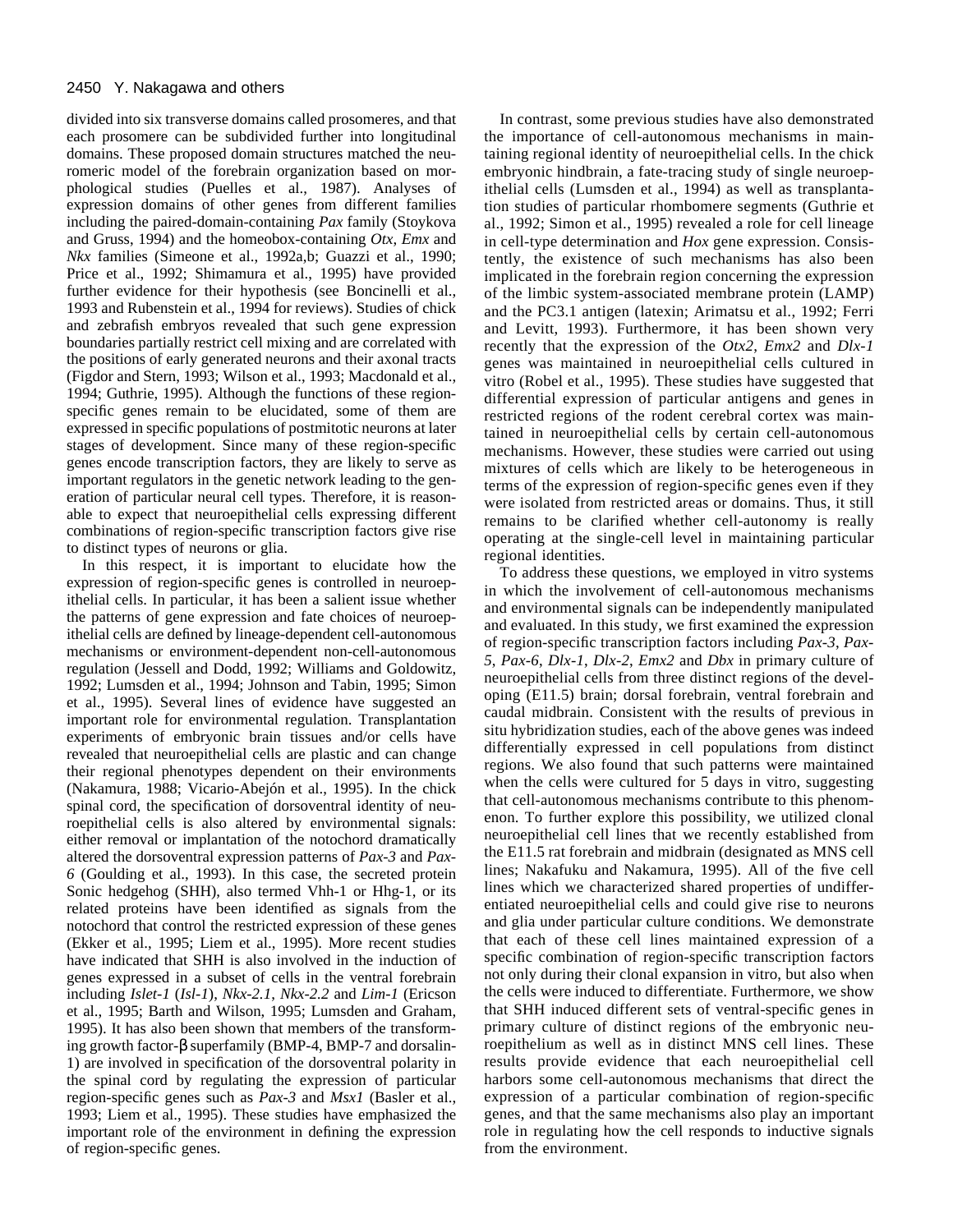# **MATERIALS AND METHODS**

### **Primary culture of neuroepithelial cells**

Neuroepithelia of the forebrain and midbrain were dissected out from E11.5 Sprague-Dawley rats as described previously (Nakafuku and Nakamura, 1995). The day on which the copulatory plug was found was considered as E0.5. Isolation of neuroepithelial cells from specified areas was carried out as follows; the prospective cerebral cortex was cut out from the embryos and used as a dorsal forebrain preparation. From the remaining embryonic head, the ventral forebrain and caudal midbrain regions were dissected out, and surrounding mesenchymal tissues were removed from the primary neuroepithelia. The uppermost position of the optic vesicle and caudal edge of the forebrain vesicle were used as landmarks of the dorsal and caudal margins, respectively, of the ventral forebrain preparations. The rostral margin of the caudal midbrain preparations was defined as half way between the edge of the forebrain vesicle and the rhombencephalic fissure. We noticed that by means of the above method, it was difficult to completely eliminate the most anterior portion of the neural tube, the prospective septal region, from the dorsal forebrain preparation, since no morphological landmark for that region was apparent by inspection at this stage (see Results for details). To further eliminate contaminating non-neural tissues, isolated tissue pieces were incubated at 4°C for 20 minutes in a 1:1 mixture of Dulbecco's modified Eagle's medium and F-12 medium (DF; Sanko Junyaku) containing 0.05% (w/v) trypsin and 3 mM sodium ethylenediamine tetraacetic acid (EDTA) as described previously (Murphy et al., 1990). Subsequently, the samples were collected into test tubes and washed three times with DF medium. The preparations were then treated with DF medium containing 0.1% trypsin, 0.001% DNase I (Sigma) and 3 mM EDTA at 37°C for 15 minutes, and single-cell suspensions were made by repeated gentle pipetting. The dissociated cells were divided into two and the first half was directly collected (day 0 preparation). The other half was plated onto poly-D-lysine (10 µg/ml) -coated dishes at densities between 2 to  $5\times10^5$  cells per cm<sup>2</sup> in a standard culture medium consisting of 10% fetal bovine serum (FBS; Sanko Junyaku), 5% horse serum (HS; Gibco), 100 units/ml penicillin and 100 µg/ml streptomycin in DF medium, and was cultured in vitro for 5 days (day 5 preparation). Immunocytochemical studies showed that more than 98% of the isolated cells were positively stained by anti-nestin and the RC1 antibodies, indicating that the preparations were essentially free of nonneural cells. After 5 days in vitro, total cell numbers increased 2- to 3-fold, and the percentage of nestin-positive cells decreased to 65- 70%, whereas MAP2-positive neurons and GFAP-positive astrocytes emerged at percentages of 10-20% and 1-5% of the total cells, respectively.

#### **Establishment and maintenance of neuroepithelial cell lines**

The neural stem cell lines used in this study, herein designated as MNS (multipotential neural stem) cell lines, were established and maintained as described previously (Nakafuku and Nakamura, 1995). Primary cultured neuroepithelial cells prepared from E11.5 rat forebrain and midbrain were immortalized by infection with the recombinant retrovirus from the Ψ2mycer cell-conditioned medium (Eilers et al., 1989). The retrovirus carries the c-*mycer* gene whereby c-Myc is fused to the ligand-binding domain of the estrogen receptor. With this system it is possible to conditionally activate the c-Myc protein by adding estrogen (e.g. β-E2) to the culture medium (Eilers et al., 1989). Since the retrovirus also carries the *neor* gene, infected cells were selected with G418. The clonality of the characterized cell lines was confirmed by Southern blot analysis of the provirus integration sites (data not shown). Each cell line was maintained in monolayer culture in the standard medium described above ('monolayer culture'). The medium was changed every 3 days. The

### Regional specification of neuroepithelial cells 2451

detailed procedures to induce differentiation of the cells were described previously (Nakafuku and Nakamura, 1995). Briefly, cells were first allowed to form aggregates in suspension for 3 days in standard medium containing 20 ng/ml bFGF and 1 µM β-E2 ('aggregation culture'). Culture dishes were coated with poly [2-hydroxyethyl methacrylate] (poly HEMA; Sigma) to avoid cell attachment. Cell aggregates were then re-seeded onto poly-D-lysine (100 µg/ml) -coated dishes and were cultured in differentiation medium (standard medium without HS) for 3 or 4 days ('differentiation culture'). The cells cultured under each of the three different conditions were subjected to immunocytochemical studies and RNA preparation.

#### **Expression of SHH and treatment of primary culture and MNS cell lines**

CV1 cells stably expressing SHH (CV1SHH) were produced by transfection with a plasmid harboring the full-length chicken SHH cDNA (Ogura et al., 1996). The expression of the N-terminal cleavage product of SHH in CV1SHH cells and in their conditioned media was analyzed using the affinity-purified rabbit anti-SHH antibody (Ab 80) as described by Bumcrot et al. (1995), (a gift from Dr A. McMahon), in which cell pellets were directly lysed in Laemmli's sample buffer, whereas proteins in conditioned medium were concentrated 10-fold by precipitation with 10% trichloroacetic acid. In the case of primary culture of neuroepithelial cells, media conditioned for 48 hours by confluent monolayer of CV1SHH cells and the parental CV1 cells were used for the treatment with SHH and its control, respectively. Preparations of the dorsal and ventral forebrain were isolated and used exactly as described above. For the caudal midbrain, however, its ventral two-third was removed, and the remaining dorsal portion was used as a preparation of the dorsal midbrain. MNS cell lines were treated with SHH by culturing them in contact with a confluent monolayer of CV1SHH cells for 3 days. Control cells were cocultured with the parental CV1 cells in stead of CV1SHH cells. During this 3 day-culture period, no apparent differences in either growth property or viability were observed between the cells in contact with CV1 and those incubated with CV1SHH cells.

#### **Immunostaining**

The antibodies used for immunocytochemical studies were described previously in detail (Nakafuku and Nakamura, 1995) with the following exceptions: anti-Pax-6 mouse monoclonal antibody (mmAb; a generous gift from Drs H. Fujisawa and A. Kawakami, Nagoya University; Kawakami et al., unpublished data); anti-MAP2 polyclonal antibody (diluted 1:500; provided by Dr Y. Ihara, University of Tokyo); and the R24 anti-GD3 ganglioside mmAb (LeVine and Goldman, 1988, undiluted conditioned medium of hybridoma, from the ATCC Hybridoma Bank). Indirect immunocytochemical detection of various antigens was performed as previously described (Nakafuku and Nakamura, 1995). A2B5 and R24 antibodies specifically labeled cells in the oligodendrocyte lineage, but not MAP-2 positive neurons or GFAP-positive astrocytes under our experimental conditions. The immunoreactive cells were visualized using fluorescein isothiocyanate (FITC)- or texas red (TR)-conjugated speciesspecific secondary antibodies (diluted 1:50-100; Cappel or Amersham).

### **RNA preparation and reverse transcription-polymerase chain reaction (RT-PCR)**

Total RNAs were prepared from cells or tissues using the acid guanidinium-phenol-chloroform (AGPC) extraction method as described previously (Chomczynski and Sacchi, 1987). RNAs of primary neuroepithelial cells were prepared from day 0 and day 5 cultures (See above for detailed culture protocol). RNAs from MNS cell lines were prepared from three different types of culture: monolayer culture, aggregation culture and differentiation culture (see above). RNA was also prepared from tissues of E11.5 and E15.5 rat forebrain/midbrain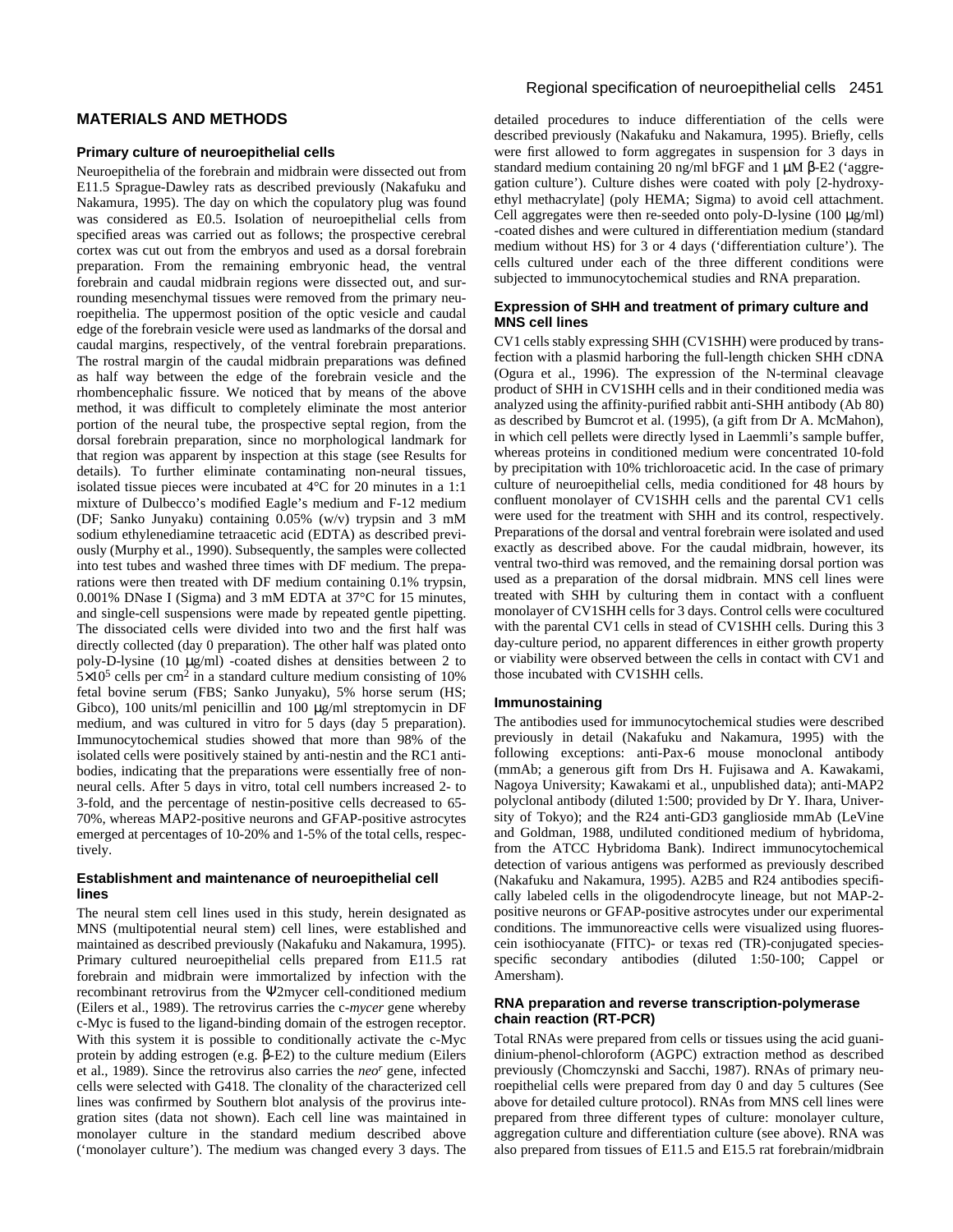#### 2452 Y. Nakagawa and others

and E11.5 whole embryos deprived of forebrain/midbrain for use as control.

Relative expression levels of various genes in tissue and cultured cell samples were compared by quantitative RT-PCR analysis. cDNAs were synthesized from total RNA by MuMLV reverse transcriptase (Superscript II; Gibco) at 50°C for 1 hour. cDNA derived from 40 ng of total RNA was amplified in a 100 µl PCR reaction containing 5 units of Taq DNA polymerase (Boehringer Mannheim), 1× PCR buffer, 0.4 mM of each dNTP and 100 pmols of each primer (see Table 1) in a thermal cycler (Perkin Elmer, denaturation for 1 minute at 94°C, annealing for 1 minute at 56°C and extension for 2 minutes at 72°C). For *Wnt-*3 and *En-1* transcripts, annealing was carried out at 62°C and 58°C, respectively.

Oligonucleotides used to amplify the cDNAs are listed in Table 1. The identities of the PCR products were confirmed by sequencing the subcloned fragments using an automated sequencer (A.L.F. Sequencer II, Pharmacia and ABI 373A DNA Sequencer, Applied Biosystems). For the *Otx* genes, we used degenerate primers that can detect both *Otx1* and *Otx2*. At the time of this study, the rat sequences were not available for the *Pax-3*, *Pax-5*, *Dlx-1*, *Otx1*, *Emx2*, *Dbx*, *Wnt-*3, *En-1*, *Hox-B1*, *Hox-B3,* or *Nkx-2.2* genes. For these genes, we used the mouse sequences for primer design and compared the similarity of the obtained PCR products with the mouse sequences. More than 97% identity in nucleotide sequence was observed in each clone, which gave sufficient information to distinguish different members of each family. Therefore, we concluded that the obtained cDNA clones were the cognate rat counterparts of the mouse cDNAs.

Relative quantification of gene expression by use of RT-PCR was carried out as follows. During each set of PCR reactions, 8 µl aliquots were collected from the reaction mixtures every 2-3 cycles, and 4 µl of the samples were electrophoresed in 1% agarose or 6% polyacrylamide gels. The gels were then stained with 0.01% SYBR Green I (Amersham) for 45 minutes and fluorescence intensity was measured using FluorImager SI (Molecular Dynamics). For each primer pair, amplified PCR products among different samples were quantified at various cycles within the range of exponential amplification. In control experiments, we confirmed that relative levels of cDNA for a given gene present in different samples could be quantified within the range 20 pg to 10 ng by means of this method (Schneeberger et al., 1995 and Y. N., unpublished data). In all experiments, amplification of β-actin cDNA was carried out alongside, and was used to normalize different cDNA samples. We repeated the above experiments three to five times for each gene using two to five independent preparations of tissue or cell samples, and the normalized mean values (±s.d.) are shown in figures and tables. Cycle numbers used for quantification are also shown in the legends to Figs 2, 4, 7 and 9, and Table 2. To

**Table 1. PCR primers used in this study**

| Gene              | Sequence                                                                                                           | Reference              |
|-------------------|--------------------------------------------------------------------------------------------------------------------|------------------------|
| $\beta$ -actin    | Sense: 5'-TGC CCA TCT ATG AGG GTT ACG-3'<br>Antisense: 5'-TAG AAG CAT TTG CGG TGC ACG-3'                           | Nudel et al. 1983      |
| MAP2              | Sense: 5'-GAA GGA AAG GCA CCA CAC TG-3'<br>Antisense: 5'-CGT GGC GAT GGT GGT GGG-3'                                | Kindler et al. 1990    |
| <b>GFAP</b>       | Sense: 5'-CAA GCC AGA CCT CAC AGC G-3'<br>Antisense: 5'-GGT GTC CAG GCT GGT TTC TC-3'                              | Lewis et al. 1984      |
| $\textit{CNP-II}$ | Sense: 5'-CCG GAG ACA TAG TGC CCG CA-3'<br>Antisense: 5'-AAA GCT GGT CCA GCC GTT CC-3'                             | Gravel et al. 1994     |
| $Pax-3$           | Sense: 5'-GCT GTC TGT GAT CGG AAC ACT-3'<br>Antisense: 5'-CTC CAG CTT GTT TCC TCC ATC-3'                           | Goulding et al. 1991   |
| $Pax-5$           | Sense: 5'-GAG CGG GTG TGT GAC AAT GAC-3'<br>Antisense: 5'-CGA GGC CAT GGC TGA ATA CTC-3'                           | Adams et al. 1992      |
| Pax-6             | Sense: 5'-AGT CAC AGC GGA GTG AAT CAG C-3'<br>Antisense: 5'-AGC CAG GTT GCG AAG AAC TCT G-3'                       | Walther and Gruss 1991 |
| $D1x-1$           | Sense: 5'-CAA GGC GGG GCA GCT CTG-3'<br>Antisense: 5'-GGG AGA CGG GCA GGA AGC-3'                                   | Price et al. 1991      |
| $D1x-2$           | Sense: 5'-AGG ATG ACT GGA GTC TTT GAC-3'<br>Antisense: 5'-TCG GAT TTC AGG CTC AAG GTC-3'                           | Porteus et al. 1992    |
| Otx               | Sense: 5'-TAT/C CCI GCI ACI CCI A/CGA/G AAA/G CA-3'<br>Antisense: 5'-ACI AA/GT/C TGT/C TGI CT/GA/G CAT/C TTI GC-3' | Simeone et al. 1992a   |
| Emx2              | Sense: 5'-GTC CCA GCT TTT AAG GCT AGA-3'<br>Antisense: 5'-CTT TTG CCT TTT GAA TTT CGT TC-3'                        | Simeone et al. 1992b   |
| Dbx               | Sense: 5'-GCA GA/CG A/GAA A/GGC/G C/GCT GGA GAA-3'<br>Antisense: 5'-TA/GG AA/GT T/GCC GCC AC/TT TCA TC/GC-3'       | Lu et al. 1992         |
| $Wnt-3$           | Sense: 5'-GAA GGC TGG AAG TGG GGC GGC-3'<br>Antisense: 5'-ACG CAA TGG CAT TTC TCC TTC CG-3'                        | Roelink et al. 1990    |
| En-1              | Sense: 5'-GAC AGT GGC GGT GGT AGT G-3'<br>Antisense: 5'-GAG GAG CCT GGA GGT GGC-3'                                 | Joyner et al. 1987     |
| $Hox-B1$          | Sense: 5'-CCG GAC CTT CGA CTG GAT G-3'<br>Antisense: 5'-GGT CAG AGG CAT CTC CAG C-3'                               | Wilkinson et al. 1989a |
| Hox-B3            | Sense: 5'-GTC GAC GCA AAC TGC CAA GC-3'<br>Antisense: 5'-GGG TCA TGG AGT GTA AGG CG-3'                             | Wilkinson et al. 1989a |
| Nkx2.1            | Sense: 5'-GGC CAT CTC TGT GGG CAG C-3'<br>Antisense: 5'-CTC AGG CGC GTC CCA CAT C-3'                               | Guazzi et al. 1990     |
| Nkx2.2            | Sense: 5'-GGG GGA NCGC AGG CAA GAA G-3'<br>Antisense: 5'-TGT AGG CGG AAA AGG GGA TG-3'                             | Price et al. 1992      |
| $IS1-1$           | Sense: 5'-GCA GCA TAG GCT TCA GCA AG-3'<br>Antisense: 5'-GTA GCA GGT CCG CAA GGT G-3'                              | Karlsson et al. 1990   |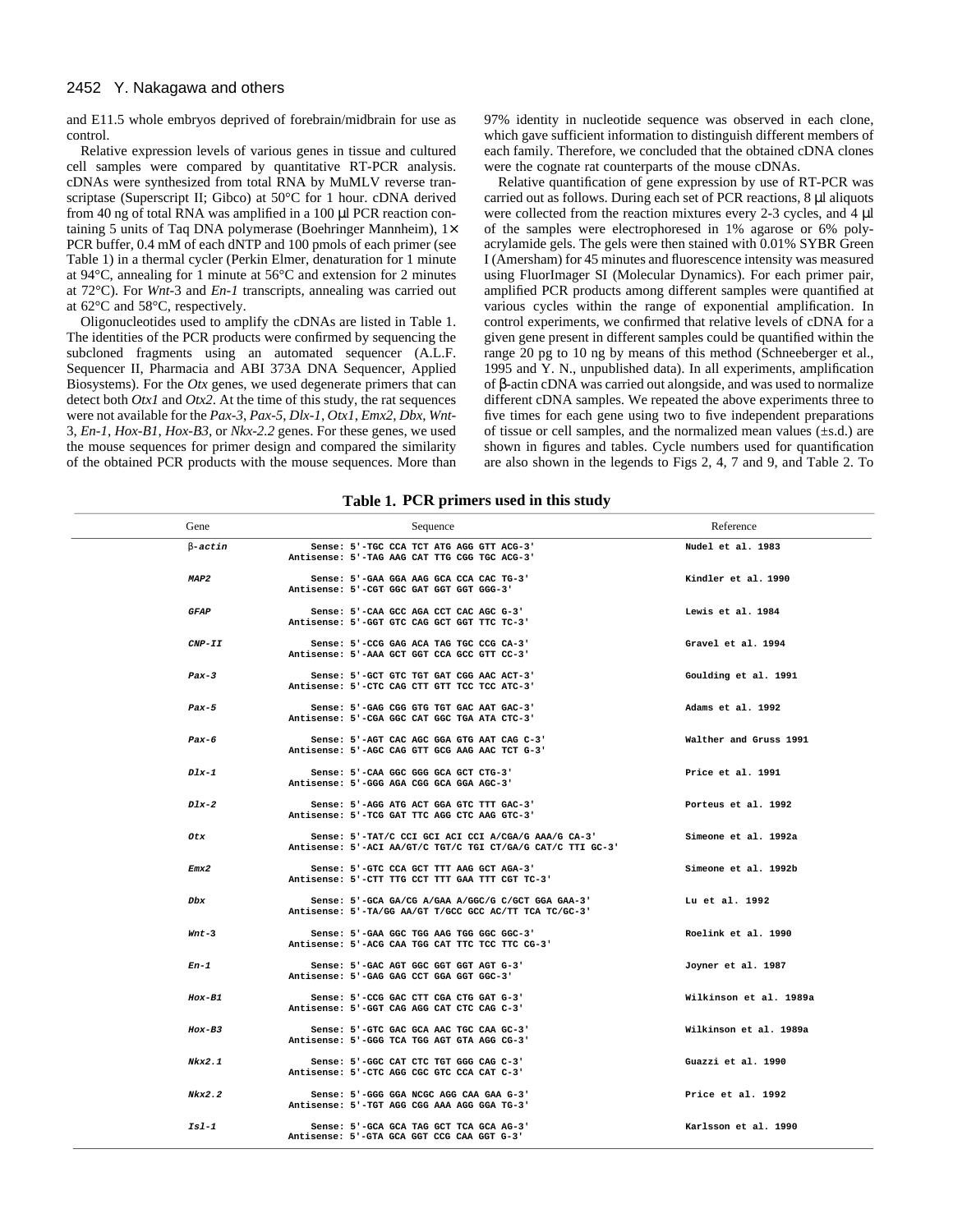visualize the difference in expression levels among different samples, direct printouts from the fluorescence image analyzer are shown in Figs 4A, 5 and 9C. In these cases, β-actin-normalized cDNA templates were amplified at fixed cycle numbers. For clearer visualization of PCR products, cycle numbers in some cases were 2-3 times larger than those used for quantification, but they were still within the range of exponential amplification (see figure legends for details).

### **RESULTS**

# **Expression of region-specific genes in neuroepithelial cells in primary culture**

To explore the mechanisms that control differential expression of region-specific genes among discrete domains of the forebrain and midbrain, we first examined the expression of a set of transcription factors in neuroepithelial cells cultured in vitro. Neuroepithelia of three distinct regions, including the dorsal forebrain, ventral forebrain and caudal midbrain were dissected out from embryonic rat brain at E11.5 (which roughly corresponds to E9.5-10.5 in mice). Immunocytochemical studies showed that more than 98% of the cells in all the preparations expressed nestin (Lendahl et al., 1990) and RC1 antigen (Edwards et al., 1990), both of which are specific markers for undifferentiated neuroepithelial cells (Fig. 1A-C). From these tissue samples, we isolated RNAs either immediately after dissociation (day of in vitro culture [DIV] 0) or after 5 days in culture (DIV 5), and compared the expression levels of *Pax-3*, *Pax-5*, *Pax-6*, *Dlx-1*, *Dlx-2*, *Emx2* and *Dbx* genes by quantitative RT-PCR analysis (Fig. 2).

We first focused on the three

members of the *Pax* gene family, *Pax-3*, *Pax-5* and *Pax-6*, which encode transcription factors related to the *Drosophila* protein paired (Stuart et al., 1993). In situ hybridization studies have shown that *Pax-3*, *Pax-5* and *Pax-6* expressions are first observed by E8.5 in mice along the entire anteriorposterior axis of the neural tube. At later stages, however, their expression domains become restricted to particular areas within the forebrain and midbrain. The rostral limits of *Pax-3* (Goulding et al., 1991) and *Pax-5* (Asano and Gruss, 1992) expression domains retract caudally to dorsal and ventral midbrain, respectively, whereas strong expression of *Pax-6* remains in the dorsal telencephalon at E13.5. In addition, other areas such as ventral thalamus, epithalamus and the ventral midbrain also show significant *Pax-6* expression (Walther and Gruss, 1991). Consistent with these in vivo data, the levels of *Pax-3* and *Pax-5* mRNA were three to twenty times higher in DIV 0 cells of the caudal midbrain preparations than those in the ventral and dorsal forebrain, whereas *Pax-6* was expressed at comparable levels in all of these three regions (Fig. 2).

Next, we examined the expression of three classes of homeobox genes including the *Dlx*, *Emx* and *Dbx* genes, which are vertebrate homologues of the *Drosophila Distal-less* (Boncinelli, 1994; Price, 1993), *empty spiracles*, (Boncinelli et al., 1993) and *H2*, respectively. In the developing mouse brain, *Dlx-1* and *Dlx-2* share most of their expression domains, which reside predominantly in the forebrain, particularly in ventral regions (Bulfone et al., 1993). At E9.5 to 9.75 in mouse embryos, strong expression of *Emx2* is restricted both in the dorsal telencephalon and ventral diencephalon (Simeone et al., 1992b; Shimamura et al., 1995). As development proceeds to E12.5, however, it becomes detectable also in other regions such as the dorsal midbrain (Simeone et al., 1992b). Strong expression of *Dbx* is observed in the midbrain and in some ventral regions of the forebrain, but is scarce in the dorsal forebrain (Lu et al., 1992; N. Takahashi, personal communication). The results of RT-PCR analysis matched the above observations; the levels of *Dlx-1*, *Dlx-2* and *Emx2* expression in the DIV 0 cells from the ventral forebrain were higher (34, 6 and 4 times, respectively) than those from the midbrain, whereas the *Dbx* expression was eight times stronger in the midbrain than in the dorsal forebrain. Comparison of the expression of the above genes between the dorsal and ventral forebrain regions, however, has raised several issues that should be addressed. The expression levels of *Emx-2* in the



**Fig. 1.** Indirect immunocytochemical analysis for neuroepithelial cell antigens in primary neuroepithelial cells and MNS cell lines. Primary neuroepithelial cells from E11.5 rat forebrain and midbrain (A-C) and MNS-8 cells (D-F) were stained with antibodies that detect neuroepitheliumexpressed antigens. (A) Phase contrast micrograph of primary neuroepithelial cells. The same population of cells was immunoreactive with anti-nestin (B) and the RC1 (C) antibodies. A-C show the same field. In our preparations of neuroepithelia from separate regions, more than 98% of the cells were always nestin/RC1-double positive at DIV 0 (data not shown). (D) Phase contrast micrographs of MNS-8 cells. Fluorescence micrographs showing the expression of nestin (E) and RC1 (F). D and E show the same field. Scale bar, 100  $\mu$ m.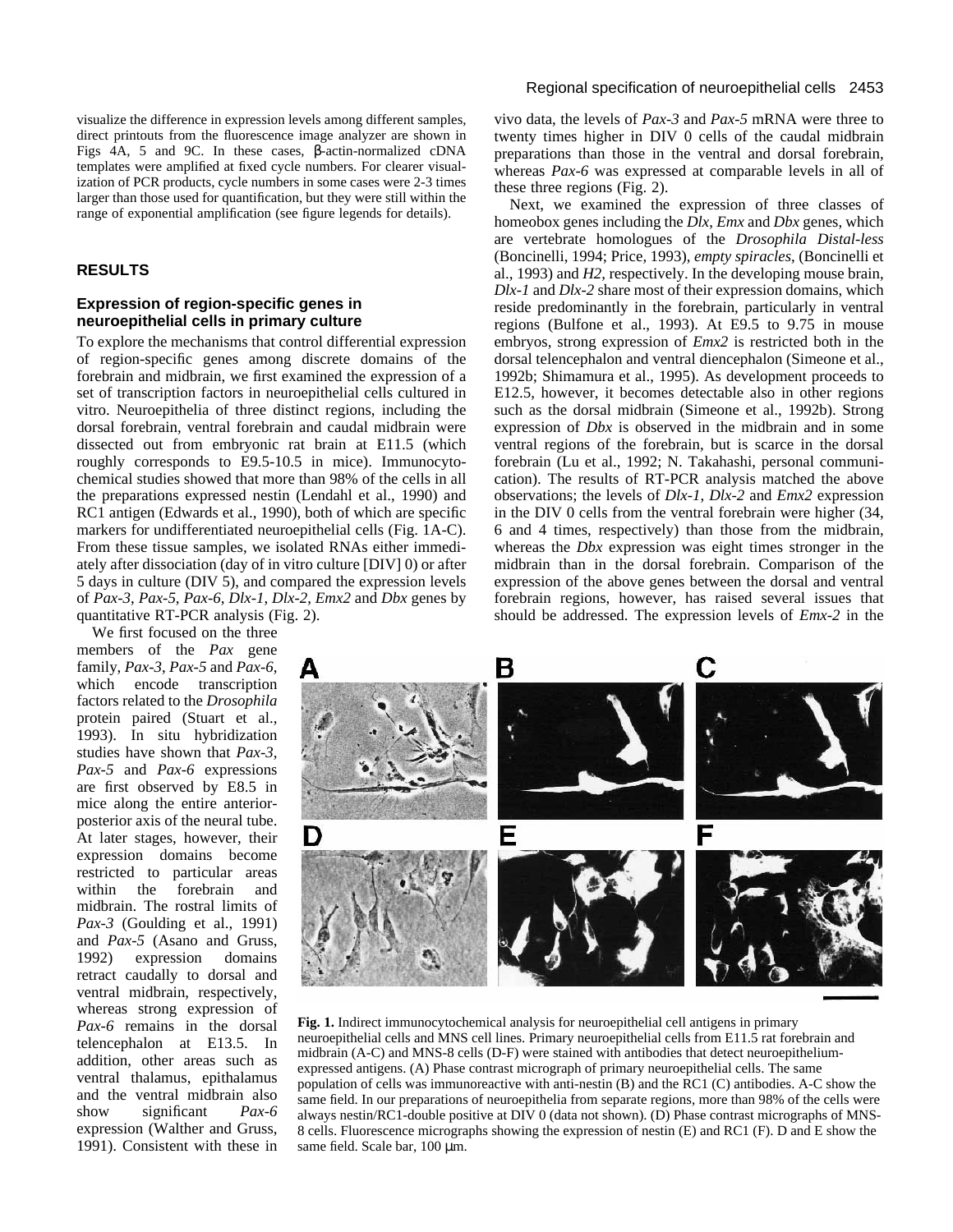#### 2454 Y. Nakagawa and others

dorsal forebrain was about twice as high as that in the ventral forebrain, which is generally consistent with the results of previous in situ hybridization studies (Simeone et al., 1992b; Shimamura et al., 1995). In contrast, only three times higher expression of *Dlx-1* and *Dbx* was observed in the ventral than that in the dorsal forebrain, which was smaller than expected from previous studies (Bulfone et al., 1993; Lu et al., 1992). In addition, although the expression of *Dlx-2* is reported to be predominant in the ventral rather than in the dorsal forebrain, it was expressed at similar levels in our preparations of the two regions. One possible reason for these results is that a part of the prospective septal region, which also abundantly expresses *Dlx-1*, *Dlx-2* and *Dbx*, was included in our preparation of the dorsal forebrain. Yet, the overall profiles (also see below) suggest that the results shown here reflect some parts of the differential gene expression patterns between the dorsal and ventral sides of the forebrain.

Next, to test whether the selective expression profiles of the above genes are maintained upon proliferation and differentiation of neuroepithelial cells, we cultured these cells for 5 days in vitro. During this culture period, neuroepithelial cells underwent significant proliferation as well as differentiation into neurons and glia (data not shown), and the cells from each

of the three regions maintained gene expression profiles typical of region-specific genes. For<br>example,  $Pax-5$  expression example, *Pax-5* expression remained very low in cells derived from the ventral and dorsal forebrain, whereas expression of *Dlx-1* and *Dlx-2* genes remained high in the ventral forebrain. Likewise, both low levels of *Dlx-1* and *Dlx-2* and high levels of *Pax-3*, *Pax-5* and *Dbx* were maintained in cells from the caudal midbrain after in vitro culture. We noticed several exceptions to this general feature: firstly, *Pax-3* was expressed at a significant level in the ventral forebrain, and was even upregulated after 5 days of culture; secondly, *Emx2* and *Dbx* showed marked upregulation in the DIV 5 preparations of caudal midbrain and ventral forebrain, respectively. These observations can be explained by the shift in their expression domains during<br>development. As described development. As described above, *Pax-3* expression is initially observed along the entire anterior-posterior axis of the neural tube, and its retraction in the forebrain region occurs between E11- 12 in mice, which corresponds to E13-14 in rats (Goulding et al., 1991). Thus, it appears that our DIV 0 preparation of the ventral forebrain at

E11.5 still contained a significant population of *Pax-3*-positive cells. The upregulation of *Emx2* and *Dbx* in DIV 5 cells is also consistent with the extension of their strong expression domains into the midbrain and ventral forebrain at E12.5 in mice as previously described in detail (Simeone et al., 1992b; Lu et al., 1992). In particular, the change in *Emx2* expression from a dorsally enriched to a ventrally enriched pattern after 5 days in culture is consistent with the previous observation that the expression of *Emx2* declines in the dorsal forebrain accompanying the differentiation of cortical neurons, whereas it persists in the ventral regions including hypothalamus even at E17.5 (Simeone et al., 1992b). Thus, we can consider that the expression patterns of the above genes in neuroepithelial cells cultured in vitro reflect, at least in part, their spatial and temporal dynamics observed in vivo.

Taken together, these results raise the possibility that in neuroepithelial cells, certain cell-autonomous mechanisms operate to maintain selective gene expression even after the cells are isolated from the original environment. It is notable that Robel et al. (1995) reported very recently that the expression of *Otx2*, *Emx1* and *Dlx-1* was maintained in telencephalon-derived neuroepithelial cells in vitro, which is consistent with our findings. However, primary cultures inevitably contain heterogeneous



**Fig. 2.** Analysis of the expression of various region-specific genes in primary cultures of neuroepithelial cells. Quantitative RT-PCR analyses were carried out to examine the expression of the *Pax-3*, *Pax-5*, *Pax-6*, *Dlx-1*, *Dlx-2*, *Emx2* and *Dbx* genes in the primary cultures of neuroepithelial cells from different regions of E11.5 rat brain. Neuroepithelial cells were prepared from the caudal midbrain (CM), ventral forebrain (VF), and dorsal forebrain (DF) as described in Materials and Methods. Total RNA from these cells immediately after dissection (DIV 0; open bars) or after 5 days in vitro (DIV 5; hatched bars) was used for RT-PCR analyses. PCR products were electrophoresed, stained by SYBR Green I, and quantified by measuring the fluorescence intensity. For each primer pair, amplified PCR products among different samples were quantified at various cycles within the range of exponential amplification, and further normalized with the levels of β-actin transcript. For each gene, relative expression levels are shown as mean  $\pm$  s.d. of three independent reactions, where the highest expression level among the DIV 0 samples from the three brain regions (marked with asterisks) was designated as 1. Essentially identical results were obtained for five independent preparations. Data shown are from one representative preparation. The cycle numbers of PCR reactions used were: 35 for *Pax-3*; 35 for *Pax-5*; 35 for *Pax-6*; 29 for *Dlx-1*; 30 for *Dlx-2*; 35 for *Emx2*; 35 for *Dbx*; and 20 for β-actin.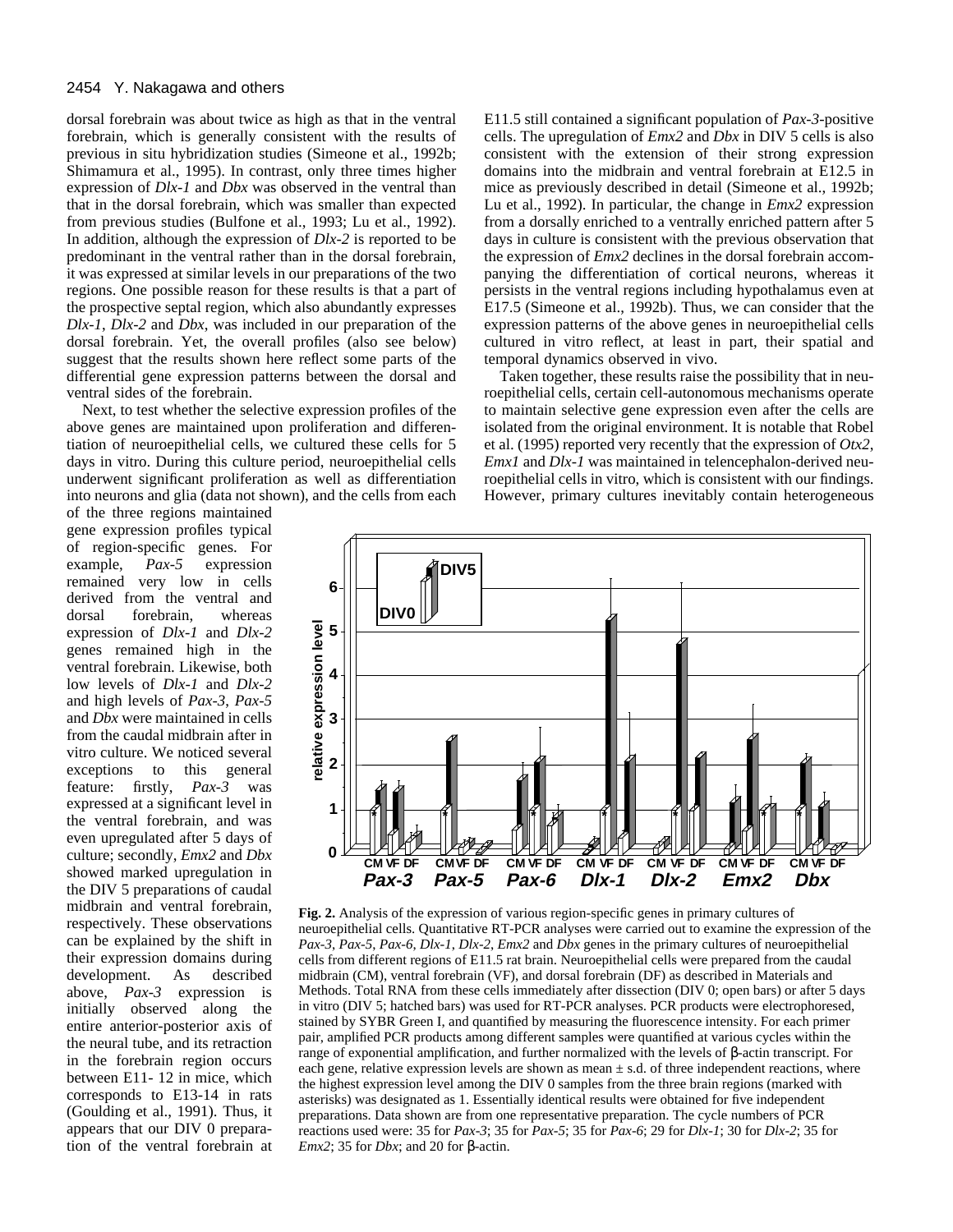cell populations expressing different combinations of regionspecific genes. Therefore, it is still possible that the maintenance of expression of particular sets of genes is due to noncell autonomous interactions among cells with different regional identities. Furthermore, we could not examine whether a given single cell in culture continued to express the same sets of genes when it underwent proliferation and/or differentiation. To clarify these points more definitively, it is necessary to analyze clonal and homogeneous cell populations whose proliferation and differentiation can be manipulated in vitro. Therefore, we have established several clonally distinct neuroepithelial cell lines from the E11.5 rat forebrain and midbrain.

# **MNS cell lines exhibit the properties of multipotential neural stem cells**

Detailed characteristics of one of the cell lines used in this study (designated as MNS cell lines) were described previously (Nakafuku and Nakamura, 1995). Here, we show that the established MNS cell lines represent the properties of cultured neuroepithelial cells. We first examined the expression of nestin and the RC1 antigen. MNS-8 cells, like MNS-57 cells that were characterized previously (Nakafuku and Nakamura, 1995), expressed both antigens (Fig. 1D-F). Other clonally

## Regional specification of neuroepithelial cells 2455

distinct cell lines, including MNS-70, -71 and -92, showed similar antigenic phenotypes (data not shown). All these cell lines maintained in monolayer culture continued to express these antigens, indicating that they represent undifferentiated neuroepithelial cells.

We also examined the differentiation potentials of the MNS cell lines. By using the three-step culture protocol (monolayer, aggregation and differentiation culture; described in detail in Materials and Methods), we induced differentiation of the cells, and identified neurons, astrocytes and oligodendrocytes by specific antibodies against microtubule-associated protein 2 (MAP2), glial fibrillary acidic protein (GFAP) and galactocerebroside (GC), respectively. MNS-8 cells, like MNS-57 cells as described previously (Nakafuku and Nakamura, 1995), gave rise to these three cell lineages, whereas MNS-70, -71 and -92 cells generated only MAP2-positive neurons and GFAPpositive astrocytes, but not GC-positive oligodendrocytes under the conditions used in this study (Fig. 3 for MNS-8 and -70; data not shown for the other cells). However, the A2B5 (Gard and Pfeiffer, 1990) and R24 (LeVine and Goldman, 1988) antibodies, which recognize Gq and GD3 gangliosides on the cell surface, respectively, specifically labeled oligodendrocyte precursor cells with typical unipolar or bipolar morphologies in the differentiated cultures of all the cell lines.



**Fig. 3.** Generation of both neurons and glia in cultures of MNS cells after induction of differentiation. The cells in 'differentiation culture' (for details, see Materials and Methods) of MNS-8 (A-C) and MNS-70 cells (D-G) were subjected to immunocytochemical analyses using antibodies against various neuron- and glia-specific antigens. Immunofluorescent (A-G) and phase-contrast (A′- G′) images of the same fields are shown side by side. The primary antibodies used were; A and D, anti-MAP2 antibody; B and E, anti-GFAP antibody; C, anti-GC antibody; F, A2B5 antibody; and G, R24 antibody. Scale bar, 50 µm.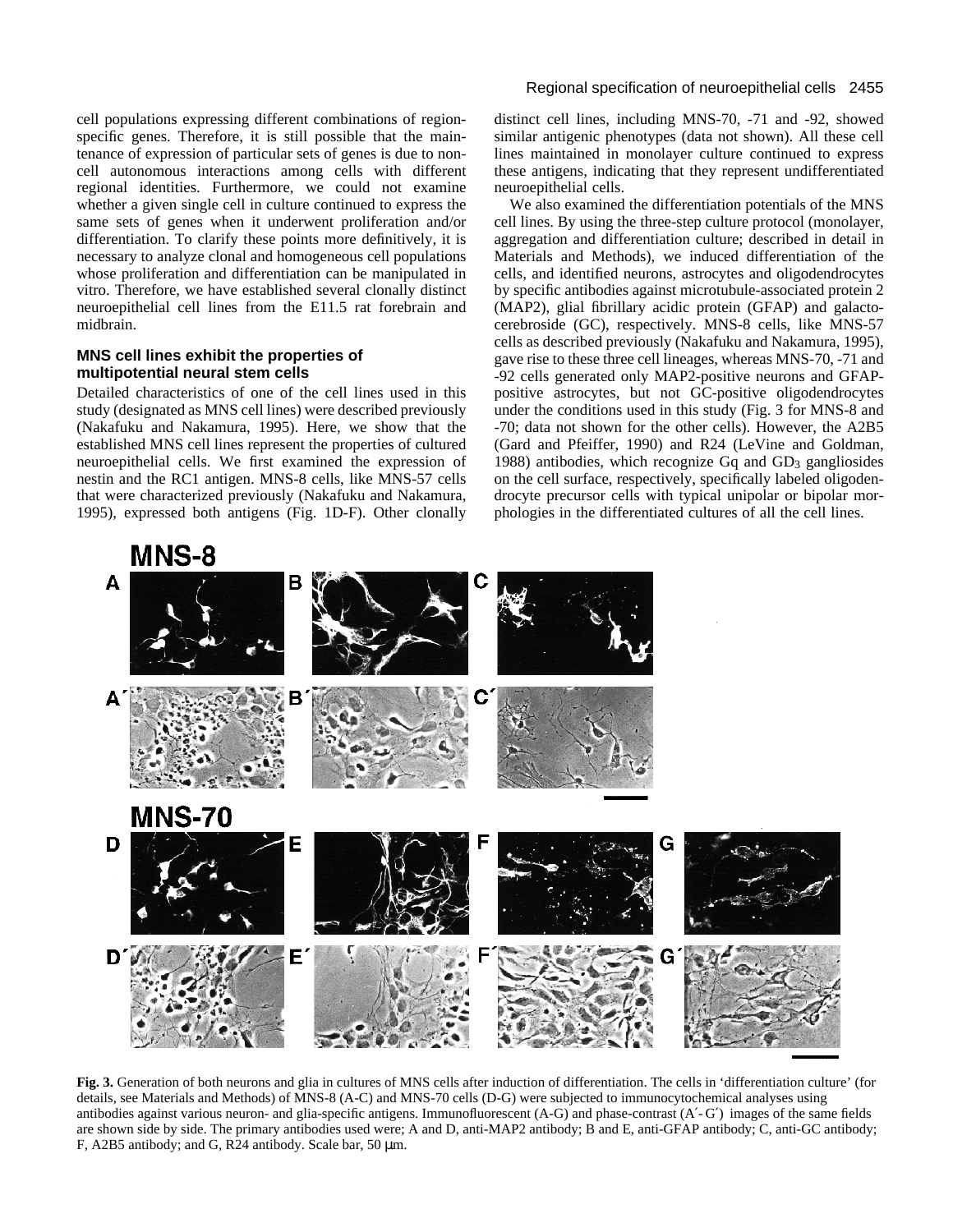|            | Tissue            |                          |                  |                 |                 |                 |                 |                  |  |
|------------|-------------------|--------------------------|------------------|-----------------|-----------------|-----------------|-----------------|------------------|--|
|            | E <sub>11.5</sub> |                          | E16              | MNS cell lines  |                 |                 |                 |                  |  |
|            | $F/M$ brain       | High expression          | $F/M$ brain      | 8               | 57              | 70              | 71              | 92               |  |
| $Pax-3$    | 1.00              | $7.91 \pm 0.54$ (CM)     | $0.88 \pm 0.14$  | $0.03 \pm 0.02$ | $0.03 \pm 0.03$ | $0.03 \pm 0.02$ | $3.64 \pm 0.59$ | < 0.01           |  |
| $Pax-5$    | 1.00              | $5.93 \pm 1.00$<br>(CM)  | $1.18 \pm 0.21$  | < 0.01          | $0.43 \pm 0.07$ | $0.01 \pm 0.01$ | $0.01 \pm 0.01$ | $0.01 \pm 0.01$  |  |
| $Pax-6$    | 1.00              | $7.07 \pm 1.33$<br>(VF)  | $2.32 \pm 0.73$  | $0.52 \pm 0.08$ | $2.37 \pm 0.44$ | $2.40 \pm 0.39$ | $0.28 \pm 0.11$ | $0.04 \pm 0.02$  |  |
| $D\{lx-1}$ | 1.00              | $17.11 \pm 6.53$<br>(VF) | $12.88 \pm 2.93$ | $0.18 \pm 0.03$ | $3.65 \pm 1.02$ | $0.82 \pm 0.19$ | $8.88 \pm 1.96$ | $0.73 \pm 0.025$ |  |
| $Dlx-2$    | 1.00              | $7.65 \pm 1.38$<br>(VF)  | $3.23 \pm 0.65$  | $0.07 \pm 0.04$ | $1.96 \pm 1.13$ | $1.46 \pm 0.30$ | $3.59 \pm 1.32$ | $0.01 \pm 0.00$  |  |
| OtxI       | 1.00              | ND.                      | $0.85 \pm 0.24$  | $0.40 \pm 0.10$ | $2.97 \pm 0.69$ | $0.20 \pm 0.10$ | $0.76 \pm 0.20$ | $0.10 \pm 0.02$  |  |
| Emx2       | 1.00              | $14.4 \pm 1.80$ (DF)     | $2.45 \pm 0.58$  | $0.41 \pm 0.10$ | $1.87 \pm 0.35$ | $0.58 \pm 0.24$ | $0.13 \pm 0.03$ | $1.22 \pm 0.32$  |  |
| Dbx        | 1.00              | $18.23 \pm 2.63$<br>(CM) | $1.29 \pm 0.46$  | $0.02 \pm 0.02$ | $0.64 \pm 0.36$ | $8.94 \pm 4.46$ | $0.66 \pm 0.50$ | $0.05 \pm 0.02$  |  |

**Table 2. Expression patterns of various region-specific genes in the five MNS cell lines** 

In all cases, β-actin was used as an internal control and the expression level of each gene in the control E11.5 forebrain and midbrain tissue sample (F/M brain) was designated as 1.00. All the data shown are mean and s.d. values of three to five independent experiments. The highest level of each gene among the three distinct regions examined in Fig. 2 (indicated in parentheses) are also shown (High Expression). The cycle numbers of PCR used for quantification were: 31 for Pax-3; 35 for Pax-5; 35 for Pax-6; 30 for Dlx-1; 32 for Dlx-2;  $\alpha$  and  $\alpha$  and  $\alpha$  and  $\alpha$  and  $\alpha$  and  $\alpha$  and  $\alpha$  and  $\alpha$  and  $\alpha$  and  $\alpha$  and  $\alpha$  and  $\alpha$  and  $\alpha$  and  $\alpha$  and  $\alpha$  and  $\alpha$  and  $\alpha$  and  $\alpha$  and  $\alpha$  and  $\alpha$  and  $\alpha$  and  $\alpha$  and  $\alpha$  and  $\alpha$  and  $\alpha$  33 for Otx1; 32 for Emx2; 35 for Dbx; and 21 for β-actin. DF, dorsal forebrain; VF, ventral forebrain; CM, caudal midbrain; ND, not determined.

In addition to these immunological studies, RT-PCR analyses also demonstrated the expression of lineage-specific genes upon differentiation of the MNS cell lines. Representative results for MNS-8 cells are shown in Fig. 4A and B, in which levels of mRNAs for MAP2, GFAP and 2',3'-cyclic nucleotide 3′-phosphodiesterase isoform II (CNPII, a marker for oligodendrocytes; Scherer et al., 1994) increased upon induction of differentiation. Based on the above results, we concluded that the MNS cell lines share properties of multipotential neural stem cells present in original preparations of E11.5 forebrain/midbrain neuroepithelium.

# **The MNS cell lines show distinct expression profiles of region-specific genes**

Using these cell lines, we performed intensive analyses of the expression of a series of genes that are restricted to specific domains of the developing forebrain and midbrain, from which all the MNS cell lines originated. First, monolayer culture of each cell line was subjected to quantitative RT-PCR analysis. As shown in Fig. 5A, a high level of *Pax-3* expression was detected only in MNS-71 cells, which was about four times higher than that in the mixture of forebrain and midbrain neuroepithelium and comparable to that in the caudal midbrainenriched preparations (see Table 2). In contrast, the levels of

**Fig. 4.** Induction of neuron- and glia-specific marker genes upon induction of differentiation of MNS cell lines. RT-PCR analysis of the induction of neuronal (MAP2), astroglial (GFAP), and oligodendroglial (CNPII) markers in MNS-8 cells. A shows photographs of PCR products stained with 0.01% SYBR Green I. The positions of molecular size markers (MW) are shown on the left, where arrowheads indicate the ladder of ΦX174 DNA digested with *Hae*III (from the top, 1078 bp, 872 bp, 603 bp, and triplet of 310/281/271 bp). The sizes of specific PCR products are: 405 bp for MAP2; 508 bp for GFAP; and 450 bp for CNPII (see Table 1). Broad bands at the bottom of each figure represent the unincorporated PCR primers. Values for fold-induction of these genes were measured as described in Fig. 2 and are shown in B, where the level in monolayer cells was designated as 1.0. Open bars, monolayer culture (M); hatched bars, aggregation culture (A); and closed bars, differentiation culture (D). The cycle numbers of PCR reactions used for visualization (A) and quantification (B) were: 32 for MAP2; 30 for GFAP; and 32 for CNPII.

the *Pax-3* transcript in the other four cell lines were less than 3% of the control. Likewise, a significant level of *Pax-5* expression was detected only in MNS-57 cells. Although *Pax-6* expression was observed in all the cell lines, the levels were highly variable among them. For example, a 60 times higher level of *Pax-6* transcript was detected in MNS-70 than in MNS-92 cells (see Table 2 for results of quantification).

We also examined the expression of four families of the homeobox genes (Fig. 5B). With respect to the *Dlx* family, all the cell lines expressed detectable levels of *Dlx-1* and *Dlx-2* transcripts. However, more than 100-fold differences were observed among different cell lines; MNS-71 cells expressed the highest level (nine times higher than the E11.5 control tissue for *Dlx-1*, and four times for *Dlx-2*), whereas MNS-8



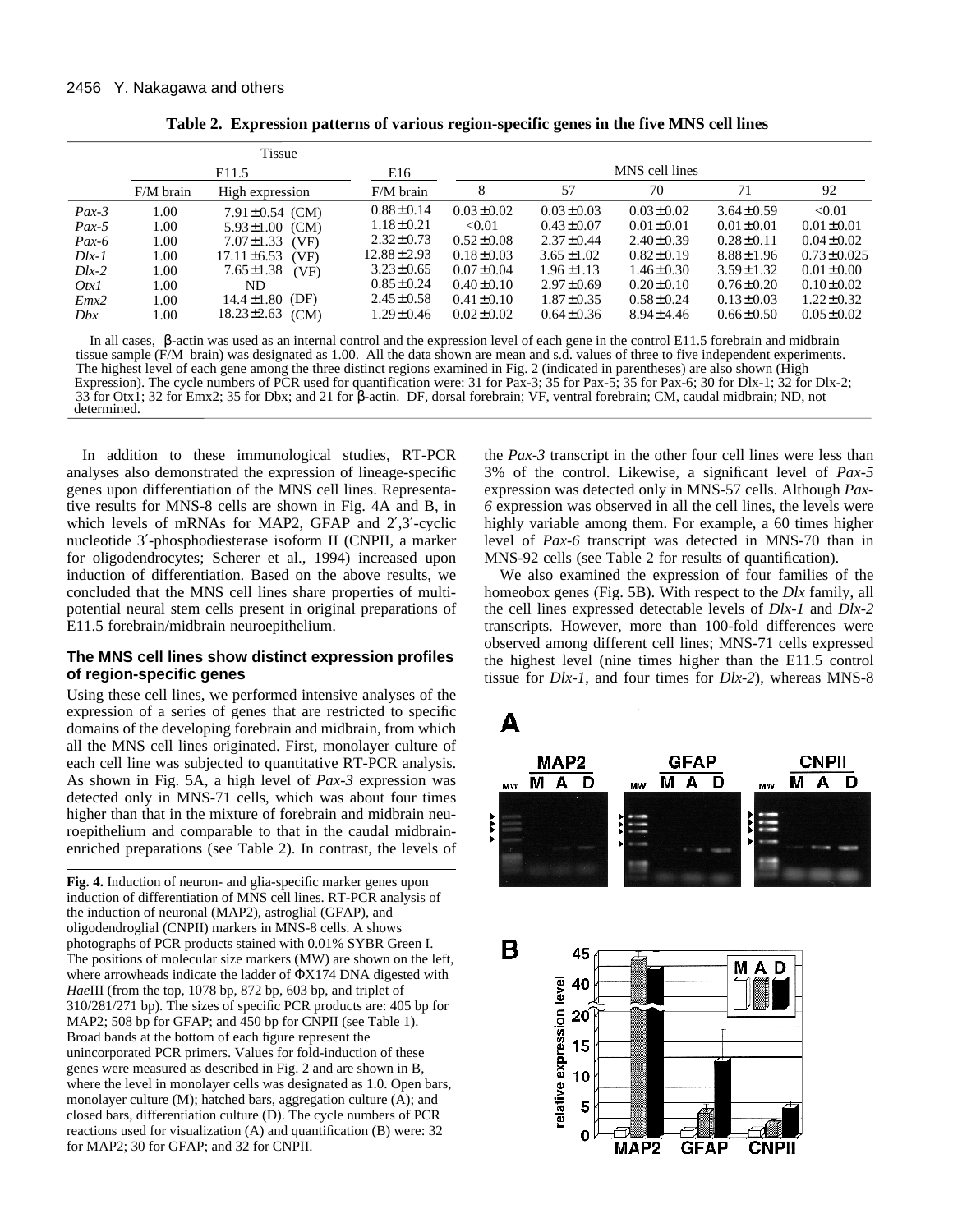cells expressed less than one fifth of the control (Table 2). As shown in Fig. 2, *Dlx-1* and *Dlx-2* transcripts were most abundant in the ventral forebrain, and their levels were 8 to 17 times higher than those in our mixed preparation of E11.5 forebrain and midbrain cells (Table 2). Therefore, levels of *Dlx-1* and *Dlx-2* in MNS-57 and MNS-71 cells are comparable to those in '*Dlx*-high cells' present in the ventral forebrain in vivo. Moreover, it is notable that *Dlx-1* and *Dlx-2* showed parallel expression patterns among different cell lines, which coincides well with their in vivo expression patterns (Bulfone et al., 1993).

Members of the *Otx*, *Emx* and *Dbx* families also showed differential expression patterns among the five cell lines. RT-PCR and sequencing analyses revealed that among the members of these families, expression of only *Otx1*, *Emx2* and *Dbx* could be detected in the MNS cell lines. As shown in Fig. 5B and Table 2, *Otx1* and *Emx2* transcripts were detectable in all the cell lines, but there were marked differences in expression levels. The *Dbx* gene was expressed only in MNS-57, -70 and -71 cells. Again, quantitative comparison with primary tissue samples established that the expression levels of these genes in MNS cell lines were within the range of physiological levels.

Although all the genes described above have restricted

expression domains in the developing forebrain and midbrain, some are also expressed in more caudal regions of the neural tube. Thus, we also examined the expression of four other genes that are expressed only in the caudal regions of the brain; *Wnt-3* (Bulfone et al., 1993; Salinas and Nusse, 1992), *En-1* (Davis et al., 1991), *Hox-B1* and *Hox-B3* (Wilkinson et al., 1989a; Lumsden, 1990). Transcripts of these genes were all undetectable in the MNS cell lines (Fig. 5C).

In summary, distinct MNS cell lines expressed different repertoires of region-specific genes, but they were restricted to those found in specific domains of the forebrain and/or midbrain in vivo. Thus, the overall expression patterns are consistent with the forebrain/midbrain origins of the cell lines. Table 2 summarizes the expression profiles of region-specific genes in the five MNS cell lines. It should be noted that each cell line was derived from a single neuroepithelial cell and was clonally expanded. We confirmed that the gene expression pattern observed in each cell line was strictly maintained during repeated passages of the cells. Thus, it is concluded that MNS cell lines possess certain cell-autonomous mechanisms that maintain the expression of specific sets of region-specific genes in vitro even in the absence of environmental signals.

### **The expression of region-specific genes is maintained during proliferation and differentiation of MNS cell lines**

We expected that if cell-autonomous mechanisms are operating independent of environmental signals, a particular set of genes expressed in undifferentiated MNS cells would be maintained even when the cells undergo proliferation and differentiation. To



**Fig. 5.** Differential expression of various region-specific genes in monolayer cultures of MNS cell lines. The levels of expression of the *Pax* genes (A) and the four families of homeobox genes (B) were examined among different MNS cell lines cultured in monolayer as described in detail in Materials and Methods. Expression levels of each gene in the mixed preparation of the forebrain and midbrain tissues from E11.5 and E15.5 embryos are also shown as controls. In panel A, the positions of molecular size markers (MW) are shown by arrowheads on the left as described in Fig 4A. The sizes of specific PCR products are: 418 bp for *Pax-3*; 447 bp for *Pax-5*; and 405 bp for *Pax-6*. Broad bands at the bottom of each figure represent the unincorporated primers. In panel B, weakly stained and faster migrating bands in the lanes for *Dlx-2* show minor nonspecific PCR products, which was confirmed by subcloning and sequencing. See Table 2 for the results of the quantification and PCR cycle numbers used for each gene. In the experiments in Fig. 5, for the clearer visualization of the products, we used cycle numbers 2-3 times larger than those used for quantification. Photographs were obtained directly from the image files generated in the fluorescence image analyzer. The data shown are representative of three to five independent experiments. (C) Results of RT-PCR analyses of *Wnt-*3, *En-1*, *Hox-B1* and *Hox-B3* expression are shown. In all experiments, total RNA from monolayer culture of each cell line was used. The control cDNAs were prepared from E11.5 whole embryos deprived of the forebrain and midbrain (WE) and E11.5 forebrain and midbrain (F/M B), respectively. Note that transcripts of these genes were undetectable in MNS cell lines after 40 cycles of PCR amplification, and their levels were estimated to be at least 100 times lower than those in the control samples.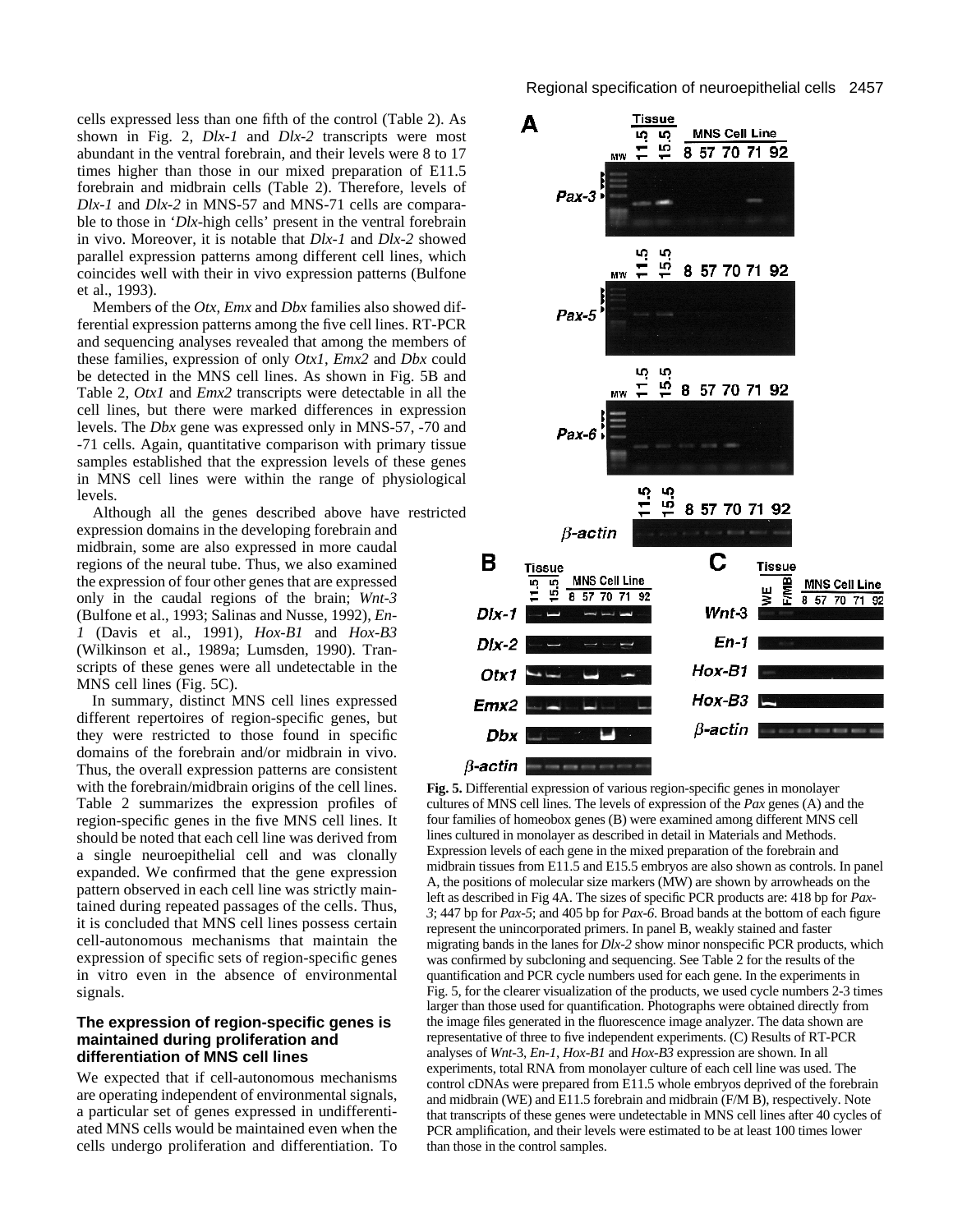examine this possibility, we carried out RT-PCR analyses using RNA from cells cultured under three different (monolayer, aggregation and differentiation) conditions. As described above, monolayer culture represents conditions under which undifferentiated MNS cells undergo clonal expansion. In aggregation culture, cell growth was stimulated by the growth factor bFGF and β-E2, an activator of the c-MycER protein, and we assume that during this period the cells undergo commitment to become neurons and glia. In differentiation culture, differentiated neurons and glia were generated, and there were no overall increases in cell number. Representative growth properties of MNS-71 cells are shown in Fig. 6. Similar growth and differentiation patterns were observed in all the MNS cell lines examined in this study (for more detailed description, see Nakafuku and Nakamura, 1995). Furthermore, kinetics of the expression of lineage-specific marker genes clearly showed that differentiation of the MNS cell lines can be conditionally induced (Fig. 4). Thus, this three-step culture protocol allowed us to examine the regulation of regionspecific genes in association with proliferation and differentiation of MNS cell lines.

In MNS-71 cells, a high level expression of *Pax-3* remained almost unchanged when proliferation was stimulated in aggregation culture (Fig. 7C). However, its expression level was about three times higher in differentiation culture, where the cells differentiated and ceased proliferation (Figs 6C, 7C). With respect to the *Pax-6* gene, strong (more than 20-fold) induction of expression was observed upon differentiation of MNS-8 cells (Fig. 7A). Weaker but significant upregulation of *Pax-6* was also evident in MNS-70 and -71 cells. Previous studies in mice (Walther and Gruss, 1991) and zebrafish (Macdonald et al., 1994) have revealed that *Pax-6* is expressed in a subset of differentiated neurons. Thus, we asked whether neurons generated from MNS cells express *Pax-6*. As shown in Fig. 8, specific antibodies identified Pax-6 proteins in MAP2-positive neurons in differentiation culture of MNS-70 cells. The expression of two homeobox genes, *Dlx-1* and *Otx1*, was also examined in MNS cell lines. In the three cell lines which we examined, both *Dlx-1* and *Otx1* expression was maintained and their levels increased upon proliferation and differentiation of the cells (Fig. 7). Robel et al. (1995) recently reported that bFGF upregulates the expression of *Otx2* in primary culture of neuroepithelial cells. In our study, proliferation of MNS cell lines were also stimulated by bFGF in aggregation culture, which in many cases, led to the upregulation of the mRNA levels of most of the above genes. Thus, these results may suggest some common regulatory mechanisms for various region-specific genes related to the growth of neuroepithelial cells.

In contrast to the above results, genes that were not expressed in monolayer cultures did not show detectable induction during aggregation or differentiation culture of MNS cell lines. For example, *Pax-3* expression, which was undetectable in monolayer cultures of MNS-8 or -70, was not induced at detectable levels even after aggregation or differentiation (Fig. 7A,B). Similar results were obtained for all the other genes examined in this study (data not shown). Furthermore, it is notable that although the expression of various region-specific genes examined were all upregulated upon induction of differentiation, the overall expression profile in monolayer culture of each cell line was conserved in this process. For example, in MNS-71 cells, high levels of expression of *Pax-3* and *Dlx-1* were maintained among three culture conditions, while the levels of *Pax-6* and *Otx1*, which were relatively lower than



**Fig. 6.** Growth properties of MNS-71 cells under different culture conditions. MNS-71 cells were cultured under the three different conditions (monolayer, aggregation, and differentiation culture, for details, see Materials and Methods), and the growth of the cells was examined. For the monolayer culture (panel A), the cells were seeded at a density of  $1\times10^4$  cells per ml in DF medium containing 10% FBS and 5% HS. Twentyfour hours later, the medium was replaced by the above medium supplemented with (closed circles) or without (open circles) 20 ng/ml bFGF and 1  $\mu$ M β-E<sub>2</sub>, and the subsequent increase in cell number was monitored daily. For the aggregation culture (B), cell suspensions at a density of  $1\times10^5$  cells per ml were seeded onto poly HEMA-coated dishes in the above medium plus bFGF and β-E<sub>2</sub>. For the differentiation culture (C), the cells aggregated in the presence of bFGF and β-E2 for 3 days were re-seeded onto poly-D-lysine-coated dishes, and incubation was continued in DF medium plus 10% FBS without bFGF or β-E2. The arrow in each panel indicates the time when the cells were harvested and subjected to RNA preparation.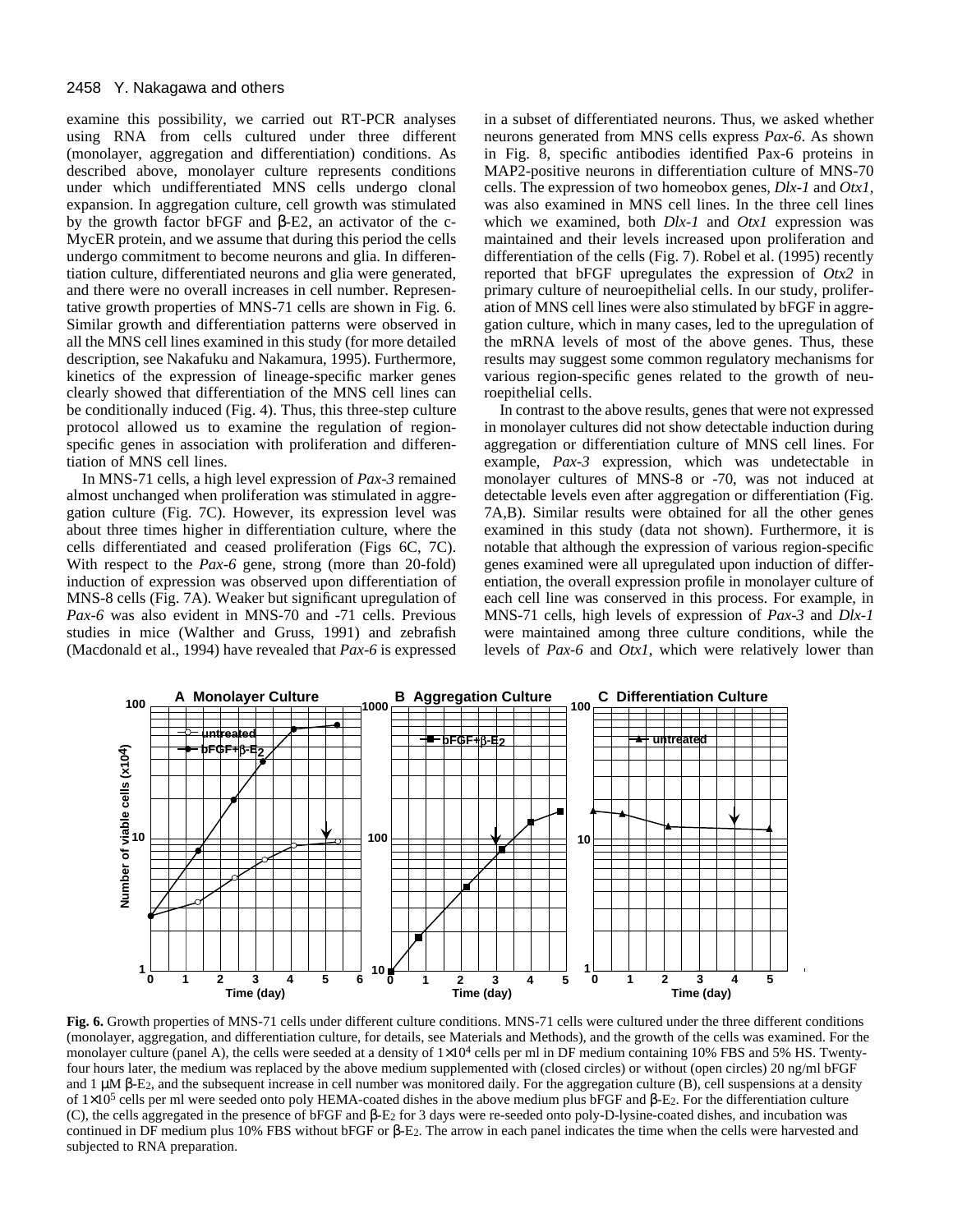

**Fig. 7.** Regulation of *Pax-3*, *Pax-6, Dlx-1* and *Otx1* expression upon differentiation of MNS cell lines. MNS cell lines were cultured under three different conditions as described in Fig. 3. Total RNAs were isolated, and relative expression levels of region-specific genes in MNS-8 (A), MNS-70 ( $\bar{B}$ ) and MNS-71 (C) were quantified as described in Fig. 2. In each set of genes and cell lines, the expression level in the forebrain and midbrain neuroepithelia from E11.5 embryos (E11.5; solid bar) was designated as 1.0, and those in monolayer (M, open bars), aggregation (A, light shaded bars) and differentiation (D, dark shaded bars) cultures were shown as mean (±s.d., *n*=3-5) values. The cycle numbers used for quantification were the same as those described in Table 2.

those in other cells, remained low under different culture conditions. Likewise, MNS-70 maintained the pattern of high expression of *Pax-6* and *Dlx-1* and low expression of *Pax-3* and *Otx1* under all culture conditions. This general feature is consistent with the data obtained in primary culture of neuroepithelial cells shown in Fig. 2, in which undifferentiated neuroepithelial cells at DIV 0 underwent significant proliferation and differentiation during 5 days in culture. Thus, the most important conclusion from these results is that the differential expression patterns of region-specific genes in undifferentiated MNS cell lines are maintained even after induction of their proliferation and differentiation.

# **SHH induces differential expression of ventral marker genes in MNS cell lines**

We next asked whether distinct cell-autonomous properties among different neuroepithelial cells influence the responsive-

#### Regional specification of neuroepithelial cells 2459

ness to environmental signals. For this purpose, we examined their responses to SHH, which is one of the best characterized signaling molecules involved in regional specification. It has been shown that SHH induces the expression of a series of ventral cell-specific transcription factors including *HNF-3*β, *Isl-1*, *Nkx-2.1*, *Nkx-2.2* and *Lim-1*, thereby playing a crucial role in specification of the ventral phenotype of neuroepithelial cells (Echelard et al., 1993; Roelink et al., 1994; Martí et al., 1995; Ericson et al., 1995; Barth and Wilson, 1995). In this study, we utilized CV1 cells which express chicken SHH at high levels and secrete its N-terminal cleavage product in the conditioned medium (Ogura et al., 1996; Fig. 9A). We first isolated primary cultures of neuroepithelial cells from three distinct regions, and compared their expression levels of the *Isl-1*, *Nkx-2.1* and *Nkx-2.2* genes (Fig. 9B). Consistent with previous in situ studies in chick and mouse embryos (Ericson et al., 1995; Shimamura et al., 1995), *Nkx-2.1* expression was restricted in the ventral forebrain, and its levels in the dorsal forebrain and midbrain were less than 0.3% and 0.1% of that in the ventral forebrain, respectively. The expression of *Nkx-2.2* and *Isl-1* was detected both in ventral forebrain and midbrain preparations, but they were much weaker in the dorsal forebrain (1.3% and 4.5 % of that in the ventral forebrain for *Nkx-2.2* and *Isl-1*, respectively). Upon incubation with the medium conditioned by CV1SHH cells, the levels of the all





**Fig. 8.** The Pax-6 protein was expressed in MAP2-positive neurons generated from MNS-70. MNS-70 cells grown under differentiation culture conditions were analyzed by double immunostaining with anti-Pax-6 and anti-MAP2 antibodies. Secondary antibodies used were FITC-conjugated anti-mouse IgG for Pax-6 and TR-conjugated anti-rabbit IgG for MAP2. (A) Fluorescence micrograph showing the coexpression of Pax-6 (green) and MAP2 (red). Cells that expressed both proteins are shown in yellow. (B) Phase contrast micrograph showing the same field as A. Scale bar,  $100 \mu m$ .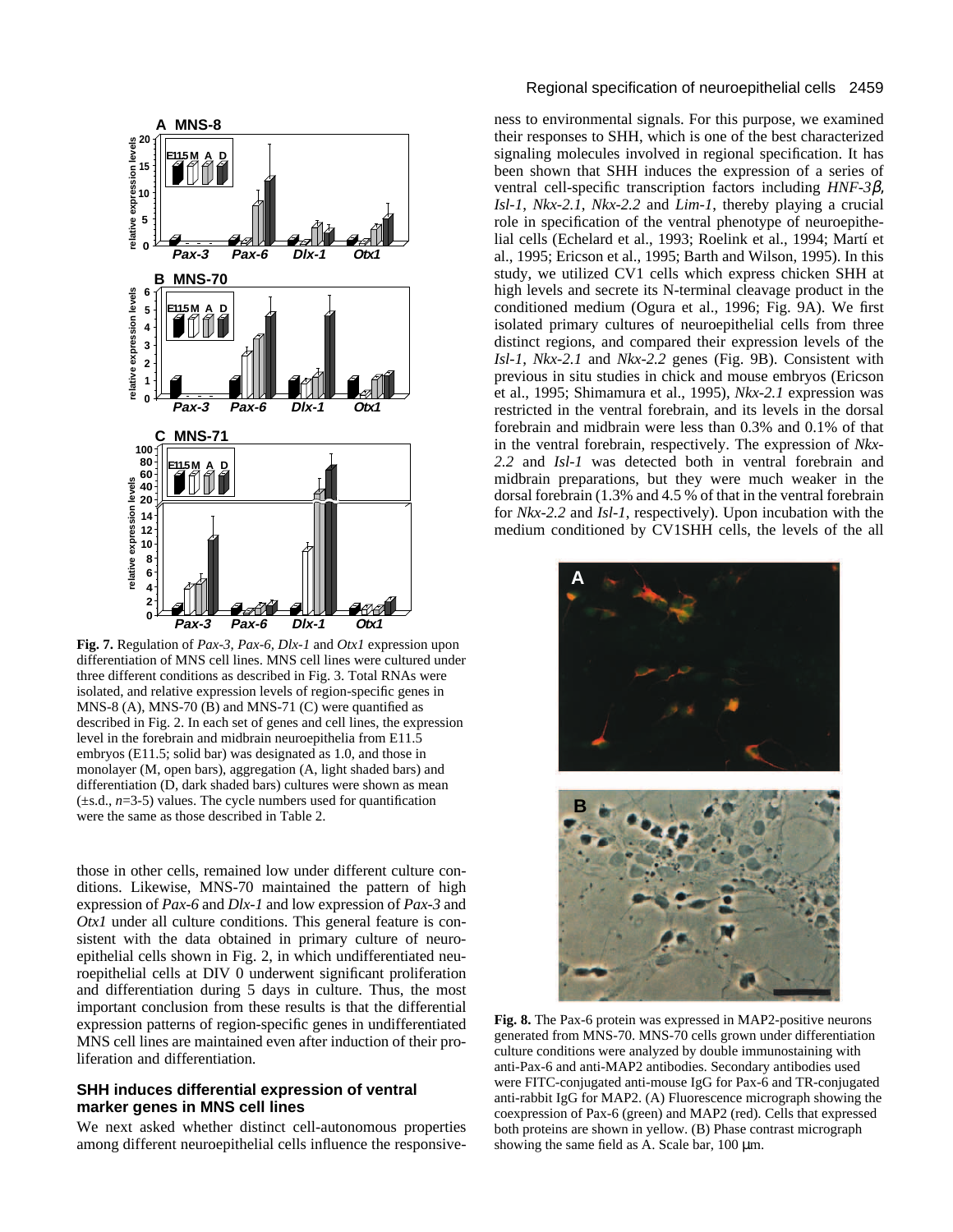three genes in the dorsal forebrain was dramatically elevated and were close to those of the ventral forebrain (Fig. 9B). These results are consistent with the idea that SHH has the ability to ventralize the dorsal neuroepithelium (Ericson et al., 1995; Lumsden and Graham, 1995). In the ventral forebrain, which endogenously expressed much higher levels of *Nkx-2.2* and *Isl-1*, they remained almost unchanged after the treatment with exogenous SHH. This is probably due to the presence of large numbers of SHHexpressing cells in this preparation. Dorsal midbrain cells expressed *Nkx-2.1* and *Nkx-2.2* at very low levels, and exogenous SHH did not increased the levels of either genes significantly. In particular, the absence of *Nkx-2.1* induction in the midbrain and its remarkable induction in the dorsal forebrain coincided with its forebrain-specific expression in vivo (Shimamura et al., 1995). It is also consistent with a previous report describing that SHH could induce *Nkx-2.1*-positive cells in explant culture of the forebrain neuroepithelium but not of the hindbrain (Ericson et al., 1995). These results indicate that neuroepithelial cells in distinct regions possess distinct properties in terms of the expression of ventralspecific genes and their responsiveness to SHH.

Next we asked how clonal MNS cell lines respond to SHH. Among the monolayer cells of MNS-8, -57, -70, -71 and -92, *Isl-1* was expressed only in the MNS-71 cells (the relative level of expression was 0.77±0.39, where that of the control E11.5 forebrain/midbrain tissue was designated as 1.00, *n*=3), and *Nkx-2.2* was expressed only in MNS-71 cells (0.33±0.08, *n*=3; also see Fig. 9C). In all the other cases, expression levels of *Isl-1*, *Nkx-2.1* and *Nkx-2.2* were less than 5% of the control tissue. Furthermore, none of the cell lines expressed *HNF-3*β, *Lim-1*, or *SHH* at a detectable level (data not shown). When MNS cell lines were grown in contact with CV1SHH cells, they showed differential induction profiles of the above genes (Fig. 9C). Upon contact with the CV1SHH cells, MNS-70 cells exhibited clearly elevated (more than 50 to 100-fold) levels of expression of *Isl-1*, *Nkx-2.1* and *Nkx-2.2*, which were comparable to those detected in the E11.5 forebrain/midbrain neuroepithelium

(0.39±0.06 for *Isl-1*, 0.58±0.14 for *Nkx-2.1* and 2.03±0.45 for *Nkx-2.2*, *n*=3), although the accurate values for fold-induction were uncertain because of the very low levels of their



**Fig. 9.** SHH induced expression of ventral neuroepithelium-specific genes in MNS cell lines. (A) Western blot analysis of SHH expressed by CV1SHH cells. Whole cell extracts (CE) and conditioned media (CM) were prepared from  $5\times10^3$  cells of the control and CV1SHH. These samples were subjected to 15% polyacrylamide gel electrophoresis and blotted with the anti-SHH antibody. The arrowhead and arrows with apparent relative molecular masses of  $46\times10^{3}$ and  $20\times10^3$  correspond to the full-length and its amino-terminal cleavage products of chicken SHH, respectively. The nonspecific bands in lanes of CM (marked by an asterisk) were due to the presence of large amounts of bovine serum albumin in the culture medium. (B) Primary culture of neuroepithelial cells was established as described in Materials and Methods, in which cells of three distinct regions, the dorsal forebrain, ventral forebrain, and dorsal midbrain were isolated separately. Note that in these experiments, the ventral two-thirds was removed from the caudal midbrain preparation used in Fig. 2. Subsequently, the cells were treated with the medium conditioned by the control CV1 (cont., shown by open bars) or CV1SHH (+SHH, shaded bars) cells for 3 days, and RNA was prepared for quantitative RT-PCR analysis of the *Isl-1*, *Nkx-2.1* and *Nkx-2.2* genes. For each gene, relative expression levels are shown as mean ±s.d. of three independent experiments, where the expression level in the ventral forebrain was designated as 100. (C) RNAs were prepared from the MNS cell lines cultured for 3 days in contact with control (−) or CV1SHH (+) cells. The induction of *Isl-1*, *Nkx-2.1* and *Nkx-2.2* was analyzed by quantitative RT-PCR. The cycle numbers of PCR reactions for Panels B and C were: 29 for *Isl-1*; 35 for *Nkx-2,1*; 32 for *Nkx-2.2*; and 20 for β-actin.

expression in the control (SHH-untreated) cells. MNS-71 cells showed a very weak but detectable induction of *Nkx-2.1* in response to SHH, but the expression of *Isl-1* and *Nkx-2.2*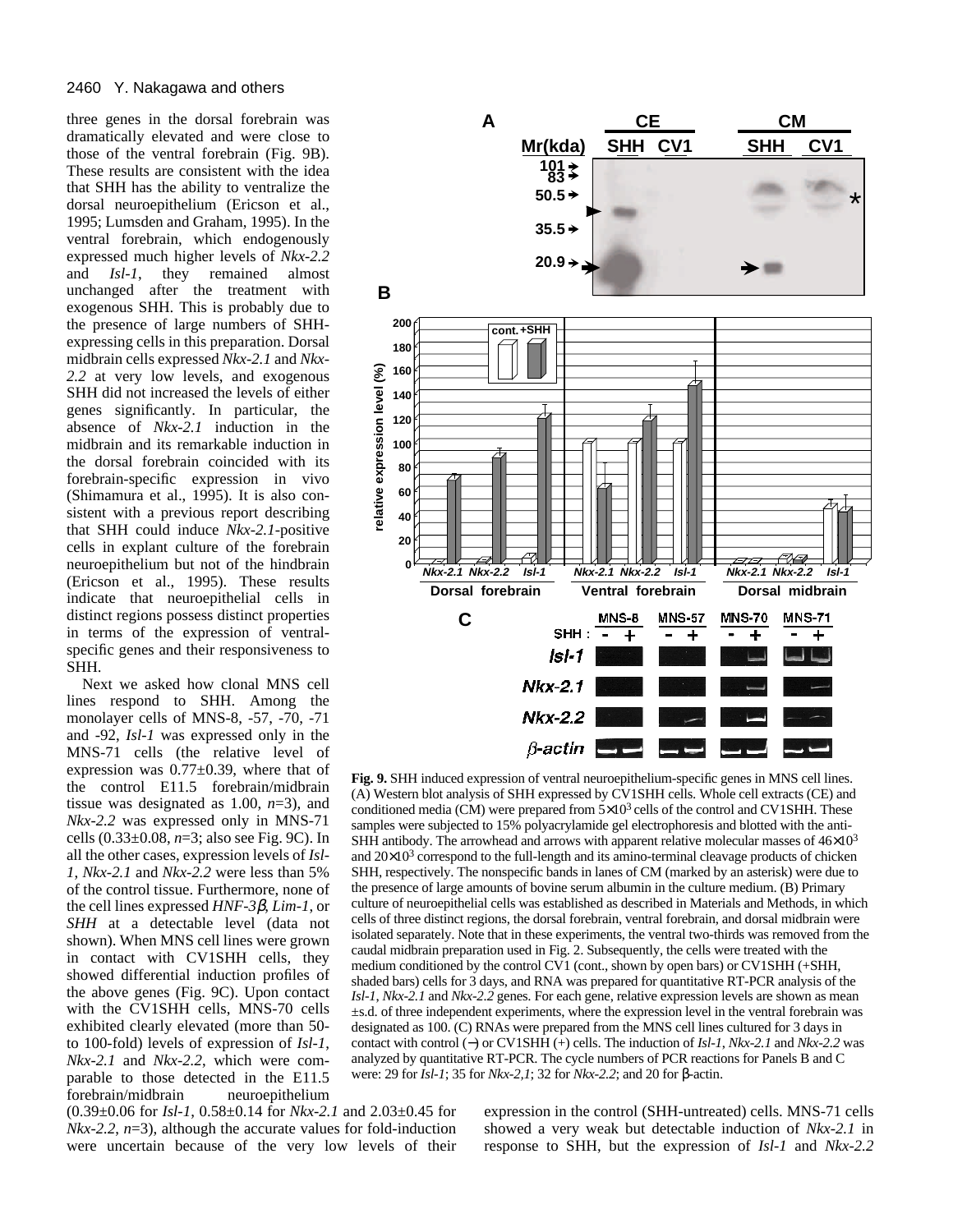remained almost unchanged (0.69±0.15 for *Isl-1*, and  $0.57\pm0.26$  for *Nkx-2.2*,  $n=3$ , where the levels in the control cells were designated as 1.00). MNS-57 cells underwent significant induction of the *Nkx-2.2* expression (the level in the SHH-treated cells was 0.26±0.12 compared with 1.00 of the E11.5 sample, *n*=3) but not of *Isl-1* and *Nkx-2.1*, whereas none of these genes were induced in MNS-8 cells. In contrast, we did not observe detectable induction of *HNF-3*β or *Lim-1* in any of these cell lines (data not shown). Similar differential induction patterns were obtained by using the conditioned medium from CV1SHH cells but not with that from the parental CV1 cells (data not shown), indicating that the induction of the ventral genes directly resulted from exposure to SHH. These results demonstrate that distinct MNS cell lines, which maintain the expression of different sets of regionspecific genes in vitro, show specific and differential responsiveness to the same inductive signal from the environment, i.e. SHH.

# **DISCUSSION**

The generation of neural cell diversity in the developing central nervous system is thought to be regulated by both cell-intrinsic and -extrinsic mechanisms (see Jessell and Dodd, 1992; Ruiz i Altaba, 1994; Simon et al., 1995; Lumsden and Graham, 1995 for discussion). However, it is not fully understood how these two mechanisms contribute to the determination of a particular fate of each progenitor cell. Recently, a number of molecules have been identified that potentially regulate this complex process. These genes, collectively called regionspecific genes, are expressed in the developing neuroepithelium in a spatially and temporally restricted manner, and have been implicated in the specification of particular domains or layers of the brain. Thus, studies on the regulation of these genes would provide crucial information to facilitate understanding of the molecular nature of the above two mechanisms. Recent studies have uncovered the important roles of inductive signals from the environment for the regulated expression of region-specific genes (Jessell and Dodd, 1992; Johnson and Tabin, 1995), but little is known about the involvement of the cell-autonomous mechanisms. In this study, we have established in vitro culture systems which enable us to study how cell-autonomous mechanisms and environmental signals contribute to the regulation of region-specific genes in neuroepithelial cells.

First, we showed that neuroepithelial cells from distinct regions of the brain express region-specific genes, including *Pax-3*, *Pax-5*, *Pax-6*, *Dlx-1*, *Dlx-2*, *Emx2* and *Dbx* at different levels. The overall pattern in each preparation was generally consistent with the results of previous in situ hybridization studies (Fig. 2). In addition, when cultured for 5 days free from the influences of cells in other regions, cell populations did not undergo significant changes in the overall gene expression pattern. These results support the notion that certain cellautonomous mechanisms play an important role in maintaining the expression of particular sets of genes in neuroepithelial cells.

Next, we demonstrated that differential expression of region-specific transcription factors among different neuroepithelial cells can be reproduced in immortalized cell lines.

MNS cell lines used in this study, which were established from E11.5 rat forebrain and midbrain (Nakafuku and Nakamura, 1995), shared properties of neural stem cells in that they expressed neuroepithelium-specific antigens and could generate neurons and glia under particular culture conditions (Figs 3, 4). Since MNS cell lines are derived from clonally distinct cells, they provide a useful model system in which to examine what types of region-specific genes are expressed in single neuroepithelial cells, and to study how they are regulated under conditions in which the influence of environmental signals and cell-cell interactions among heterogenous cell populations can be eliminated. We found that five distinct MNS cell lines expressed different combinations of transcription factors expressed in restricted regions of forebrain and midbrain. In contrast, region-specific genes that are expressed only in the caudal brain, including *Wnt-*3, *En-1*, *Hox-B1* and *Hox-B3*, were all below detectable levels in these cell lines. These results are consistent with the forebrain/midbrain origin of the MNS cell lines, and it is unlikely that the observed gene expression profiles of the MNS cell lines have resulted from some random events related to immortalization or in vitro culture. Furthermore, we demonstrated that these expression profiles remained essentially unchanged upon proliferation and differentiation (see Fig. 7). Immunocytochemical analysis demonstrated that when MNS-70 cells, which expressed the highest level of *Pax-6* among the cell lines examined, were induced to differentiate, *Pax-6*-positive neurons were indeed generated (Fig. 8). These results strongly suggest that at least in some cases, expression of region-specific genes in undifferentiated neural stem cells is directly inherited to their neuronal (and possibly also glial) progeny.

In relation to the above results, comparison of our data shown in Fig. 2 and Table 2 with the available information from a number of previous in situ hybridization studies (Bulfone et al., 1992; Puelles and Rubenstein, 1993; Stoykova and Gruss, 1994; Rubenstein et al., 1994 for details) demonstrated that the overall gene expression patterns found in some of the MNS cell lines closely matched those in particular regions of the developing brain. For example, MNS-70 cells expressed significant levels of *Pax-6*, *Dlx-1*, *Dlx-2* and *Dbx*, but not *Pax-3* or *Pax-5*. This profile is reminiscent of that in the septal region of the forebrain. However, MNS-8 cells shared similar expression patterns with the dorsal telencephalic region shown in Fig. 2 in that they expressed *Pax-6*, *Otx1* and *Emx2* at significant levels but not *Dlx-1*, *Dbx*, *Pax-3*, or *Pax-5*. MNS-57 cells expressed all the genes examined except *Pax-3*, but the relatively high levels of *Dlx-1*, *Dlx-2* and *Emx2* suggest its ventral forebrain origin, although our data shown in Fig. 2 did not clearly distinguished between the ventral and dorsal forebrain. We consider that these results may suggest the intriguing possibility that each MNS cell line inherited a particular regional identity from the neuroepithelial cell from which it originated. It should be noted, however, that although our data in Fig. 2 clearly showed differential expression profiles of various region-specific genes among distinct brain regions in vivo, we still do not know their exact expression patterns in particular single cells in a given region. For example, it is possible that even in the ventral forebrain where *Dlx-1* is strongly expressed, some cells express it at only very low levels. Thus, the comparison of the combinations of expressed genes alone is not enough at present to definitively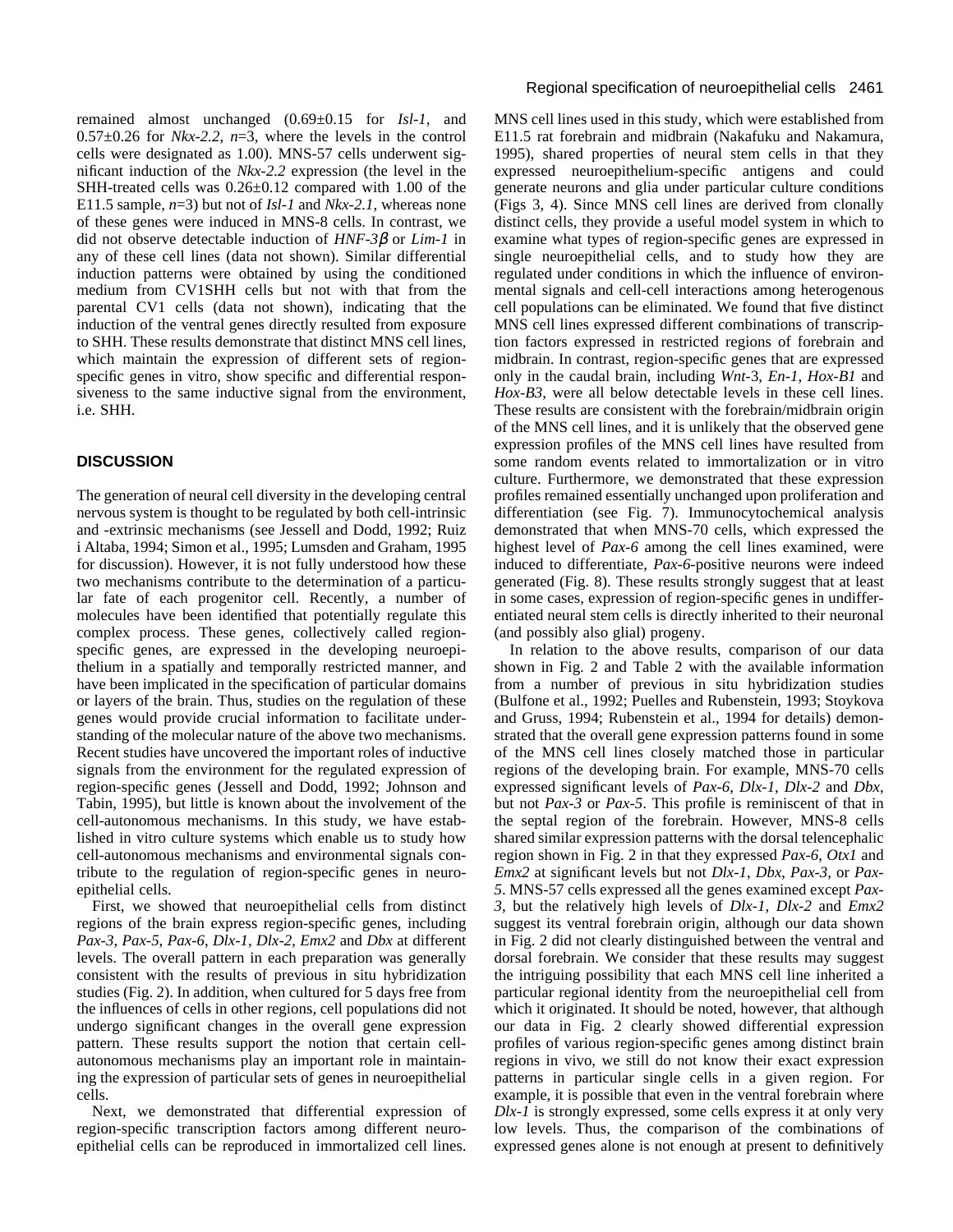assign the position where each cell line was derived. Nevertheless, strict maintenance of gene expression profiles in MNS cell lines upon continuous cell growth and differentiation makes it likely that a particular set of genes expressed in individual cell lines reflect their distinct origins.

Based on the above results, we can conclude that certain cell-autonomous mechanisms play important roles in maintaining the expression of a specific set of region-specific genes. Several previous studies have also implicated similar mechanisms for the establishment of regional identity in the developing brain. For example, the limbic system-associated membrane protein (LAMP) is specifically expressed in the limbic cortex but not in other cortical areas (Horton and Levitt, 1988). Transplantation and in vitro culture experiments have shown that its specific expression in the limbic cortex is maintained after isolation from the original environment (Barbe and Levitt, 1991; Ferri and Levitt, 1993). Differential expression of the PC3.1 antigen (latexin), which also revealed regional heterogeneity of the developing cerebral cortex in vivo, was conserved in cultured neuroepithelial cells (Arimatsu et al., 1992). Likewise, chick/quail heterotopic transplantation demonstrated that midbrain and hindbrain neuroepithelia maintained their predetermined fates even after being placed into other brain regions (Nakamura, 1990). These studies collectively support our conclusion that cell-intrinsic mechanisms indeed play important roles in determination of the regional fate of neuroepithelial cells.

Finally, we examined the possible cooperative actions of the cell-autonomous and non-cell autonomous mechanisms in the regulation of region-specific gene expression. We first showed that SHH, which is one of the best characterized inductive signals from the environment (Martí et al., 1995; Roelink et al., 1995; Hynes et al., 1995; Ericson et al., 1995; Barth and Wilson, 1995), induced the expression of various ventralspecific genes, including *Nkx-2.1*, *Nkx-2.2* and *Isl-1* in primary cultures of distinct regions of the embryonic neuroepithelium (Fig. 9B). The dorsal forebrain expressed high levels of all these genes in response to SHH, and its pattern resembled that in the ventral forebrain. This result supports the notion that SHH acts as a major ventralizing signal in the forebrain region. A clear difference between the forebrain and midbrain was evident in that the dorsal midbrain did not express *Nkx-2.1* with or without exogenous SHH. These results were consistent with previous studies showing that neuroepithelial explants, derived from distinct regions, generated different cell types in response to SHH. In spinal cord explants SHH induced *Isl-1*-positive cells with the identity of motoneurons (Martí et al., 1995; Roelink et al., 1995), whereas it generated dopaminergic neurons in midbrain-derived explants (Hynes et al., 1995). On the other hand, SHH specifically induced *Nkx-2.1* and *Lim-1* in a population of forebrain-derived neuroepithelial cells in chick embryos (Ericson et al., 1995). However, as in the case of our study using primary culture of neuroepithelial cells, these studies utilized explant cultures which contained heterogeneous cell populations, and hence the contribution of cellcell interactions among these populations in each explant has remained unclarified. Furthermore, distinct responsiveness among neuroepithelial cells has not yet been fully characterized at the single-cell level. To address this point, we extended the above observations by examining the properties of MNS cell lines. We demonstrated that the cell lines had the ability to respond to SHH and expressed these ventral cell-specific genes (Fig. 9C). Furthermore, we found that the combinations of the induced genes differed among different cell lines. These results strongly suggest that cell-intrinsic properties of neuroepithelial cells indeed define the responsiveness to environmental signals, as well as the repertoires of genes expressed in their absence. It is notable that SHH induced *Nkx-2.1* expression in MNS-70 and MNS-71 cells, which is consistent with their forebrain origin as suggested by the expression patterns of other region-specific genes (discussed above), since *Nkx-2.1* was specifically induced in the forebrain as shown in Fig. 9B. In addition, the use of homogeneous cell populations enabled us to clearly conclude that intrinsic properties of the cells themselves but not cell-cell interactions among heterogenous populations are responsible for specifying how neuroepithelial cells respond to SHH.

In summary, it is highly likely that both cell-autonomous mechanisms and environmental factors contribute cooperatively to the differential and regulated expression of the genes specifying the identities of neuroepithelial cells. Many questions, however, still remain to be answered. At present, we do not know exactly how particular region-specific genes are activated in each cell line, how they are maintained, or how various environmental signals contribute to the initial activation and subsequent modulation of region-specific genes. We propose that the MNS cell lines described here will serve as a useful in vitro model to clarify the above questions at the molecular level. Such studies would provide further insight into the molecular basis of regional specification in the developing brain.

We are grateful to Drs H. Fujisawa and A. Kawakami for anti-Pax-6 antibody, J. C. Izpisua Belmonte for the cDNA for chicken SHH, A. McMahon and D. Bumcrot for anti-SHH antibody and Y. Ihara for anti-MAP2 antibody. We also thank Drs Y. Kaziro and Y. Nabeshima for encouragement and support, Drs F. Matsuzaki, N. Ohsumi-Yamashita, A. Wanaka and S. Yoshida for helpful discussion, Dr Keiko Ogura for preparing CV1SHH cells and Molecular Dynamics Japan for help in preparation of photographs. This work was supported in part by grants-in-aid from the Ministry of Education, Science and Culture, and from the Science and Technology Agency of Japan. Y. N. is supported by JSPS Research Fellowships for Young Scientists.

### **REFERENCES**

- **Arimatsu, Y., Miyamoto, M., Nihonmatsu, I., Hirata, K., Uratani, Y., Hatanaka, Y. and Takiguchi-Hayashi, K.** (1992). Early regional specification for a molecular neuronal phenotype in the rat neocortex. *Proc. Natl. Acad. Sci. USA* **89**, 8879-8883.
- **Asano, M. and Gruss, P.** (1992). *Pax-5* is expressed at the midbrain-hindbrain boundary during mouse development. *Mech. Dev.* **39**, 29-39.
- **Barbe, M. F. and Levitt, P.** (1991). The early commitment of fetal neurons to the limbic cortex. *J. Neurosci.* **11**, 519-533.
- **Barth, K. A. and Wilson, S. W.** (1995). Expression of zebrafish *nk2.2* is influenced by *sonic hedgehog/vertebrate hedgehog-1* and demarcate a zone of neuronal differentiation in the embryonic forebrain. *Development* **121**, 1755-1768.
- Basler, K., Edlund, T., Jessell, T. M. and Yamada, T. (1993). Control of cell pattern in the neural tube: regulation of cell differentiation by *dorsalin-1*, a novel TGFβ family member. *Cell* **73**, 687-702.
- **Birgbauer, E. and Fraser, S. E.** (1994). Violation of cell lineage restriction compartments in the chick hindbrain. *Development* **120**, 1347-1356.
- **Boncinelli, E., Gulisano, M. and Broccoli, V.** (1993). Emx and Otx homeobox genes in the developing mouse brain. *J. Neurobiol.* **24**, 1356-1366.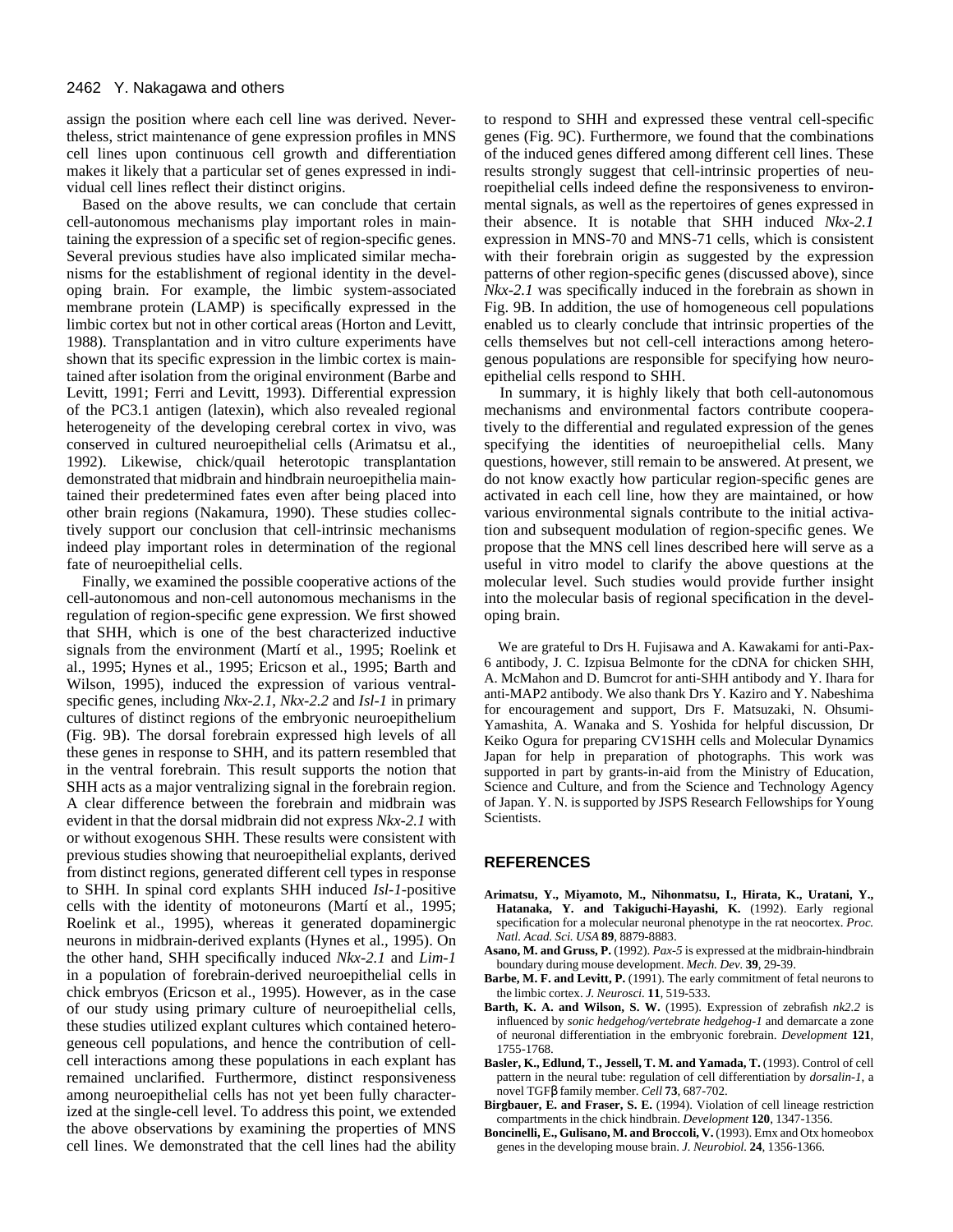- **Boncinelli, E.** (1994). Early CNS development: *Distal-less* related genes and forebrain development. *Curr. Opin. Neurobiol.* **4**, 29-36.
- **Bulfone, A., Puelles, L., Porteus, M. H., Frohman, M. A., Martin, G. R. and Rubenstein, J. L.** (1993). Spatially restricted expression of Dlx-1, Dlx-2 (Tes-1), Gbx-2, and Wnt-3 in the embryonic day 12.5 mouse forebrain defines potential transverse and longitudinal segmental boundaries. *J. Neurosci.* **13**, 3155-3172.
- **Bumcrot, D. A., Takada, R. and McMahon, A. P.** (1995). Proteolytic processing yields two secreted forms of Sonic hedgehog. *Mol. Cell. Biol.* **15**, 2294-2303.
- **Chomczynski, P. and Sacchi, N.** (1987). Single-step method of RNA isolation by acid guanidinium thiocyanate-phenol-chloroform extraction. *Analyt. Biochem.* **162**, 156-159.
- **Davis, C. A., Holmyard, D. P., Millen, K. J. and Joyner, A. L.** (1991). Examining pattern formation in mouse, chicken and frog embryos with an *En*-specific antiserum. *Development* **111**, 287-298.
- **Echelard, Y., Epstein, D. J., St-Jacques, B., Shen, L., Mohler, J., McMahon, J. A. and McMahon, A. P.** (1993). Sonic hedgehog, a member of a family of putative signaling molecules, is implicated in the regulation of CNS polarity. *Cell* **75**, 1417-1430.
- **Edwards, M. A., Yamamoto, M. and Caviness, V., Jr.** (1990). Organization of radial glia and related cells in the developing murine CNS. An analysis based upon a new monoclonal antibody marker. *Neuroscience* **36**, 121-144.
- **Eilers, M., Picard, D., Yamamoto, K. R. and Bishop, J. M.** (1989). Chimaeras of myc oncoprotein and steroid receptors cause hormonedependent transformation of cells. *Nature* **340**, 66-68.
- **Ekker, S. C., Ungar, A. R., Greenstein, P., von Kessler, D. P., Porter, J. A., Moon, R. T. and Beachy, P. A.** (1995). Patterning activities of vertebrate hedgehog proteins in the developing eye and brain. *Curr. Biol.* **5**, 944-955.
- **Ericson, J., Muhr, J., Placzek, M., Lints, T., Jessell, T. M. and Edlund, T.** (1995). Sonic hedgehog induces the differentiation of the ventral forebrain neurons: A common signal for ventral patterning within the neural tube. *Cell* **81**, 747-756.
- Ferri, R. T. and Levitt, P. (1993). Cerebral cortical progenitors are fated to produce region-specific neuronal populations. *Cerebr. Cortex* **3**, 187-198.
- **Figdor, M. C. and Stern, C. D.** (1993). Segmental organization of embryonic diencephalon. *Nature* **363**, 630-634.
- **Gard, A. L. and Pfeiffer, S. E.** (1990). Two proliferative stages of the oligodendrocyte lineage (A2B5+O4- and O4+GalC-) under different mitogenic control. *Neuron* **5**, 615-625.
- **Goulding, M. D., Chalepakis, G., Deutsch, U., Erselius, J. R. and Gruss, P.** (1991). Pax-3, a novel murine DNA binding protein expressed during early neurogenesis. *EMBO J.* **10**, 1135-1147.
- **Goulding, M. D., Lumsden, A. and Gruss, P.** (1993). Signals from the notochord and floor plate regulate the region-specific expression of two Pax genes in the developing spinal cord. *Development* **117**, 1001-1016.
- **Gravel, M., DeAngelis, D. and Braun, P. E.** (1994). Molecular cloning and characterization of rat brain 2′,3′-cyclic nucleotide 3′-phosphodiesterase isoform 2. *J. Neurosci. Res.* **38**, 243-247.
- **Guazzi, S., Price, M., De Felice, M., Damante, G., Mattei, M.-G. and Di** Lauro, R. (1990). Thyroid nuclear factor 1 (TTF1) contains a homeodomain and displays a novel DNA binding specificity. *EMBO J.* **9**, 3631-3639.
- **Guthrie, S., Muchamore, I., Kuroiwa, A., Marshall, H., Krumlauf, R. and Lumsden, A.** (1992). Neuroectodermal autonomy of *Hox-2.9* expression revealed by rhombomere transplantation. *Nature* **356**, 157-159.

**Guthrie, S.** (1995). The status of neural segment. *Trends Neurosci.* **18**, 74-79.

- Horton, H. L. and Levitt, P. (1988). A unique membrane protein is expressed on early developing limbic system axons and cortical targets. *J. Neurosci.* **8**, 4653-4661.
- **Hynes, M., Porter, J. A., Chiang, C., Chang, D., Tessier-Lavigne, M.,** Beachy, P. A. and Rosenthal, A. (1995). Induction of midbrain dopaminergic neurons by Sonic hedgehog. *Neuron* **15**, 35-44.
- **Jessell, T. M. and Dodd, J.** (1992). Floor plate-derived signals and the control of neural cell pattern in vertebrates. *Harvey Lect.* **86**, 87-128.
- **Johnson, R. and Tabin, C.** (1995). The long and short of *hedgehog* signaling. *Cell* **81**, 313-316
- **Joyner, A. L. and Martin, G. R.** (1987). *En-1* and *En-2*, two mouse genes with sequence homology to the *Drosophila engrailed* gene: expression during embryogenesis. *Genes Dev.* **1**, 29-38.
- **Kindler, S., Sshwanke, B., Schulz, B. and Garner, C. C.** (1990). Complete cDNA sequence encoding rat high and low molecular weight MAP2. *Nucl. Acids. Res.* **18**, 2822.
- Lendahl, U., Zimmerman, L. B. and McKay, R. D. (1990). CNS stem cells express a new class of intermediate filament protein. *Cell* **60**, 585-595.
- **LeVine, S. M. and Goldman, J. E.** (1988). Embryonic divergence of oligodendrocyte and astrocyte lineages in developing rat cerebrum. *J. Neurosci.* **8**, 3992-4006.
- **Liem, K. F., Tremml, J. G., Roelink, H. and Jessell, T. M.** (1995). Dorsal differentiation of neural plate cells induced by BMP-mediated signals from epidermal ectoderm. *Cell* **82**, 969-979.
- **Lewis, S. A., Balcarek, J. M., Krek, V., Shelanski, M. and Cowan, N. J.** (1984). Sequence of a cDNA encoding mouse glial fibrillary acidic protein: structural conservation of intermediate filaments. *Proc. Natl. Acad. Sci. USA* **81,** 2743-2746.
- **Lu, S., Bogarad, L., Murtha, M. T. and Ruddle, F. H.** (1992). Expression pattern of a murine homeobox gene, *Dbx*, displays extreme spatial restriction in embryonic forebrain and spinal cord. *Proc. Natl. Acad. Sci. USA* **89**, 8053- 8057.
- **Lumsden, A.** (1990). The cellular basis of segmentation in the developing hindbrain. *Trends Neurosci.* **13**, 329-335.
- Lumsden, A., Clarke, J. D. W., Keynes, R. and Fraser, S. (1994). Early phenotypic choices by neuronal precursors, revealed by clonal analysis of the chick embryo hindbrain. *Development* **120**, 1581-1589.
- **Lumsden, A. and Graham, A.** (1995). A forward role for hedgehog. *Curr. Biol.* **5**, 1347-1350.
- **Macdonald, R., Xu, Q., Barth, K. A., Mikkola, I., Holder, N., Fjose, A., Krauss, S. and Wilson, S. W.** (1994). Regulatory gene expression boundaries demarcate sites of neuronal differentiation in the embryonic zebrafish forebrain. *Neuron* **13**, 1039-1053.
- **Martí, E., Bumcrot, D. A., Takada, R. and McMahon, A. P.** (1995). Requirement of 19K form of Sonic hedgehog for induction of distinct ventral cell types in CNS explants. *Nature* **375**, 322-325.
- **Martinez, S., Geijo, E., Sanchez-Vives, M. V., Puelles, L. and Gallego, R.** (1992). Reduced junctional permeability at interrhombomeric boundaries. *Development* **116**, 1069-1076.
- **Murphy, M., Drago, J. and Bartlett, P. F.** (1990). Fibroblast growth factor stimulates the proliferation and differentiation of neural precursor cells in vitro. *J. Neurosci. Res.* **25**, 463-475.
- **Nakafuku, M. and Nakamura, S.** (1995). Establishment and characterization of a multipotent neural stem cell line that can conditionally generate neurons, astrocytes, and oligodendrocytes in vitro. *J. Neurosci. Res.* **41**, 153-168.
- **Nakamura, H., Takagi, S., Tsuji, T., Matsui, K. A. and Fujisawa, H.** (1988). The prosencephalon has the capacity to differentiate into the optic tectum: analysis by chick-specific monoclonal antibodies in quail-chick-chimeric brains. *Dev. Growth Differ.* **30**, 717-725.
- Nakamura, H. (1990). Do CNS anlagen have plasticity in differentiation? Analysis in quail-chick chimera. *Brain Res.* **511**, 122-128
- **Nudel, U., Zakut, R., Shani, M., Neuman, S., Levy, Z. and Yaffe, D.** (1983). The nucleotide sequence of the rat cytoplasmic beta-actin gene. *Nucl. Acids Res.* **11**, 1759-1771.
- **Ogura, T., Alvarez, I. S., Vogel, A., Rodriguez, C., Evans, R. M. and Izpisua Belmonte, J. C.** (1996). Evidence that *Shh* cooperates with a retinoic acid inducible co-factor to establish ZPA-like activity. *Development* **122**, 537-542.
- **Price, M., Lazzaro, D., Pohl, T., Mattei, M. G., Ruther, U., Olivo, J. C., Duboule, D. and Di Lauro, R.** (1992). Regional expression of the homeobox gene Nkx-2.2 in the developing mammalian forebrain. *Neuron* **8**, 241-255.
- Price, M. (1993). Members of the Dlx- and Nkx2-gene families are regionally expressed in the developing forebrain. *J. Neurobiol.* **24**, 1385-1399.
- Puelles, L., Amat, J. A. and Martinez-de-la-Torre, M. (1987). Segmentrelated, mosaic neurogenetic pattern in the forebrain and mesencephalon of early chick embryos: I. Topography of AChE-positive neuroblasts up to stage HH18. *J. Comp. Neurol.* **266**, 247-268.
- Puelles, L. and Rubenstein, J. L. (1993). Expression patterns of homeobox and other putative regulatory genes in the embryonic mouse forebrain suggest a neuromeric organization. *Trends Neurosci.* **16**, 472-479.
- **Robel, L., Ding, M., James, A. J., Lin, X., Simeone, A., Leckman, J. F. and Vaccarino, F. M.** (1995). Fibroblast growth factor 2 increases Otx2 expression in precursor cells from mammalian telencephalon. *J. Neurosci.* **15**, 7879-7891.
- **Roelink, H., Augsburger, A., Heemskerk, J., Korzh, V., Norlin, S., Ruiz i Altaba, A., Tanabe, Y., Placzek, M., Edlund, T., Jessell, T. M. and Dodd, J.** (1994). Floor plate and motor neuron induction by *vhh-1*, a vertebrate homolog of *hedgehog* expressed by the notochord. *Cell* **76**, 716-775.
- **Roelink, H., Porter, J. A., Chiang, C., Tanabe, Y., Chang, D. T., Beachy, P. A. and Jessell, T. M.** (1995). Floor plate and motor neuron induction by